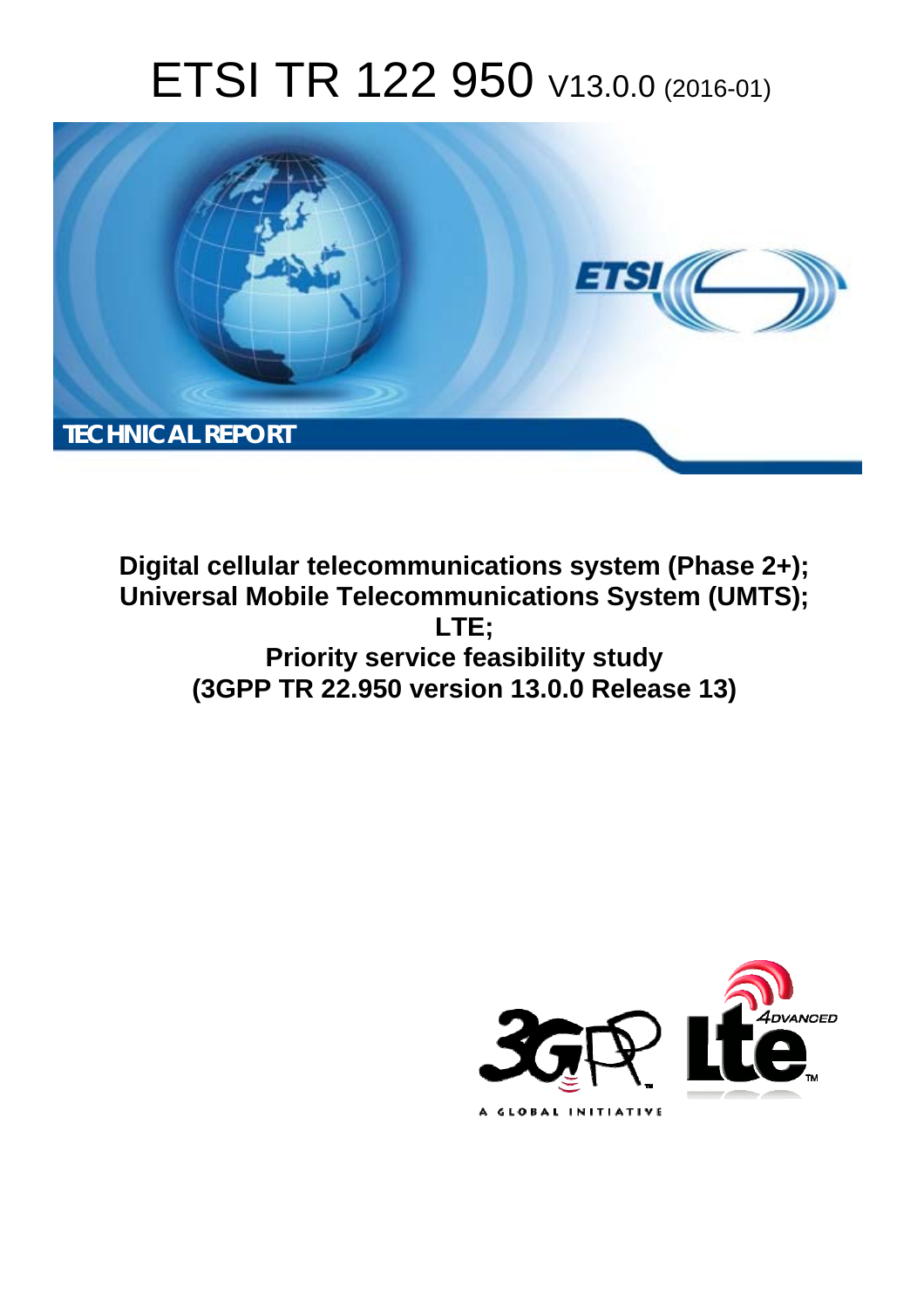Reference RTR/TSGS-0122950vd00

> Keywords GSM,LTE,UMTS

#### *ETSI*

#### 650 Route des Lucioles F-06921 Sophia Antipolis Cedex - FRANCE

Tel.: +33 4 92 94 42 00 Fax: +33 4 93 65 47 16

Siret N° 348 623 562 00017 - NAF 742 C Association à but non lucratif enregistrée à la Sous-Préfecture de Grasse (06) N° 7803/88

#### *Important notice*

The present document can be downloaded from: <http://www.etsi.org/standards-search>

The present document may be made available in electronic versions and/or in print. The content of any electronic and/or print versions of the present document shall not be modified without the prior written authorization of ETSI. In case of any existing or perceived difference in contents between such versions and/or in print, the only prevailing document is the print of the Portable Document Format (PDF) version kept on a specific network drive within ETSI Secretariat.

Users of the present document should be aware that the document may be subject to revision or change of status. Information on the current status of this and other ETSI documents is available at <http://portal.etsi.org/tb/status/status.asp>

If you find errors in the present document, please send your comment to one of the following services: <https://portal.etsi.org/People/CommiteeSupportStaff.aspx>

#### *Copyright Notification*

No part may be reproduced or utilized in any form or by any means, electronic or mechanical, including photocopying and microfilm except as authorized by written permission of ETSI.

The content of the PDF version shall not be modified without the written authorization of ETSI. The copyright and the foregoing restriction extend to reproduction in all media.

> © European Telecommunications Standards Institute 2016. All rights reserved.

**DECT**TM, **PLUGTESTS**TM, **UMTS**TM and the ETSI logo are Trade Marks of ETSI registered for the benefit of its Members. **3GPP**TM and **LTE**™ are Trade Marks of ETSI registered for the benefit of its Members and of the 3GPP Organizational Partners.

**GSM**® and the GSM logo are Trade Marks registered and owned by the GSM Association.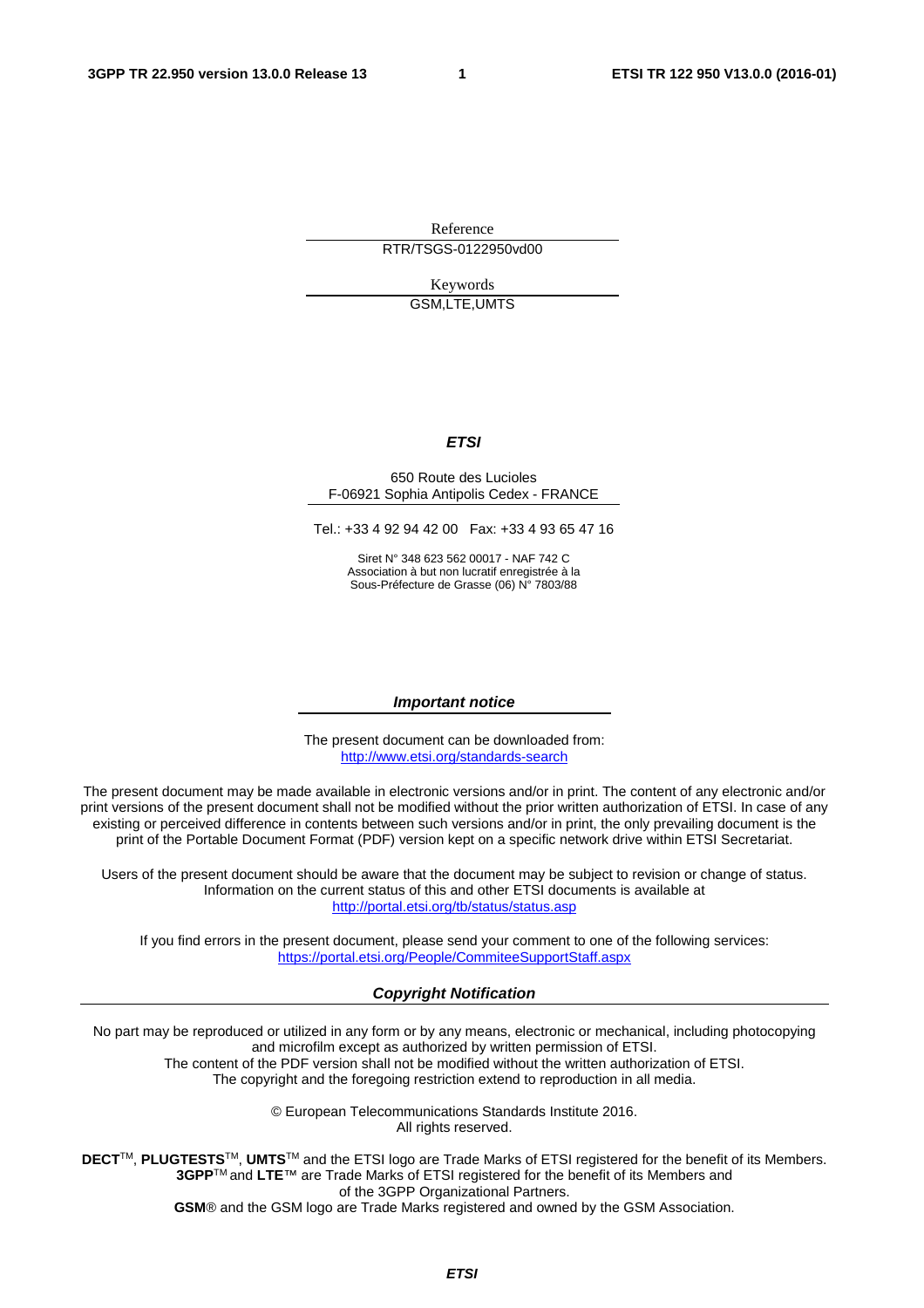## Intellectual Property Rights

IPRs essential or potentially essential to the present document may have been declared to ETSI. The information pertaining to these essential IPRs, if any, is publicly available for **ETSI members and non-members**, and can be found in ETSI SR 000 314: *"Intellectual Property Rights (IPRs); Essential, or potentially Essential, IPRs notified to ETSI in respect of ETSI standards"*, which is available from the ETSI Secretariat. Latest updates are available on the ETSI Web server [\(https://ipr.etsi.org/](https://ipr.etsi.org/)).

Pursuant to the ETSI IPR Policy, no investigation, including IPR searches, has been carried out by ETSI. No guarantee can be given as to the existence of other IPRs not referenced in ETSI SR 000 314 (or the updates on the ETSI Web server) which are, or may be, or may become, essential to the present document.

### Foreword

This Technical Report (TR) has been produced by ETSI 3rd Generation Partnership Project (3GPP).

The present document may refer to technical specifications or reports using their 3GPP identities, UMTS identities or GSM identities. These should be interpreted as being references to the corresponding ETSI deliverables.

The cross reference between GSM, UMTS, 3GPP and ETSI identities can be found under [http://webapp.etsi.org/key/queryform.asp.](http://webapp.etsi.org/key/queryform.asp)

## Modal verbs terminology

In the present document "**shall**", "**shall not**", "**should**", "**should not**", "**may**", "**need not**", "**will**", "**will not**", "**can**" and "**cannot**" are to be interpreted as described in clause 3.2 of the [ETSI Drafting Rules](http://portal.etsi.org/Help/editHelp!/Howtostart/ETSIDraftingRules.aspx) (Verbal forms for the expression of provisions).

"**must**" and "**must not**" are **NOT** allowed in ETSI deliverables except when used in direct citation.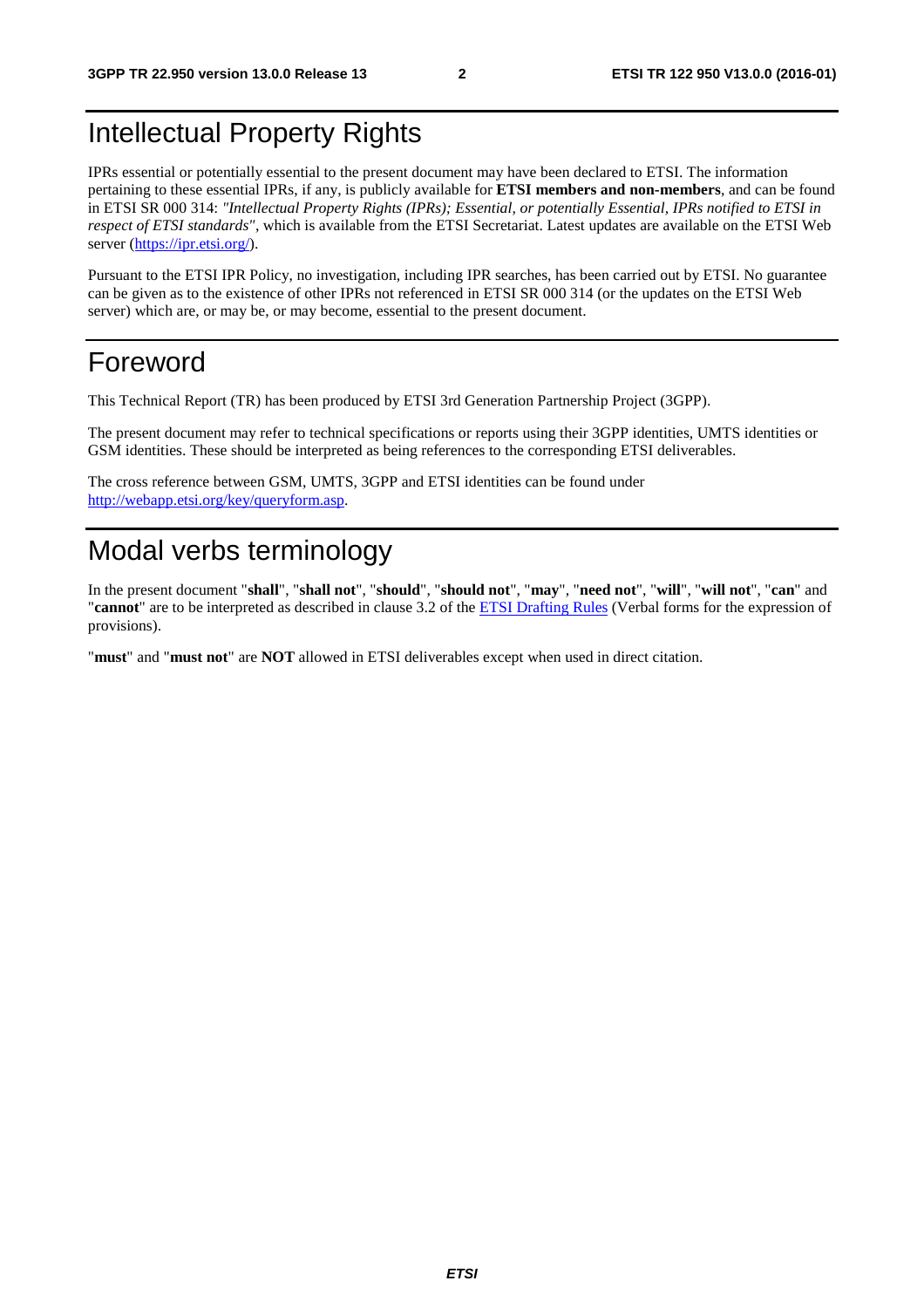$\mathbf{3}$ 

## Contents

| 1            |                               |  |
|--------------|-------------------------------|--|
| 2            |                               |  |
| 3            |                               |  |
| 3.1          |                               |  |
| 3.2          |                               |  |
| 4            |                               |  |
| 4.1          |                               |  |
| 4.2          |                               |  |
| 4.3          |                               |  |
| 4.4          |                               |  |
| 4.5          |                               |  |
| 4.6          |                               |  |
| 4.7          |                               |  |
| 4.8<br>4.9   |                               |  |
| 4.10         |                               |  |
| 4.11         |                               |  |
| 4.12         |                               |  |
| 4.13         |                               |  |
| 4.14         |                               |  |
| 5            |                               |  |
| 5.1          |                               |  |
| 5.2          |                               |  |
| 5.3          |                               |  |
| 5.4          |                               |  |
| 5.5          |                               |  |
| 6            |                               |  |
| 6.1          |                               |  |
| 6.1.1        |                               |  |
| 6.1.2        |                               |  |
| 6.2          |                               |  |
| 6.2.1        |                               |  |
| 6.2.2        |                               |  |
| 6.3          |                               |  |
| 6.3.1        |                               |  |
| 6.3.2        |                               |  |
| 6.4<br>6.4.1 |                               |  |
| 6.4.2        |                               |  |
| $\tau$       |                               |  |
|              |                               |  |
|              | <b>Annex A (Informative):</b> |  |
|              | <b>Annex B (Informative):</b> |  |
|              |                               |  |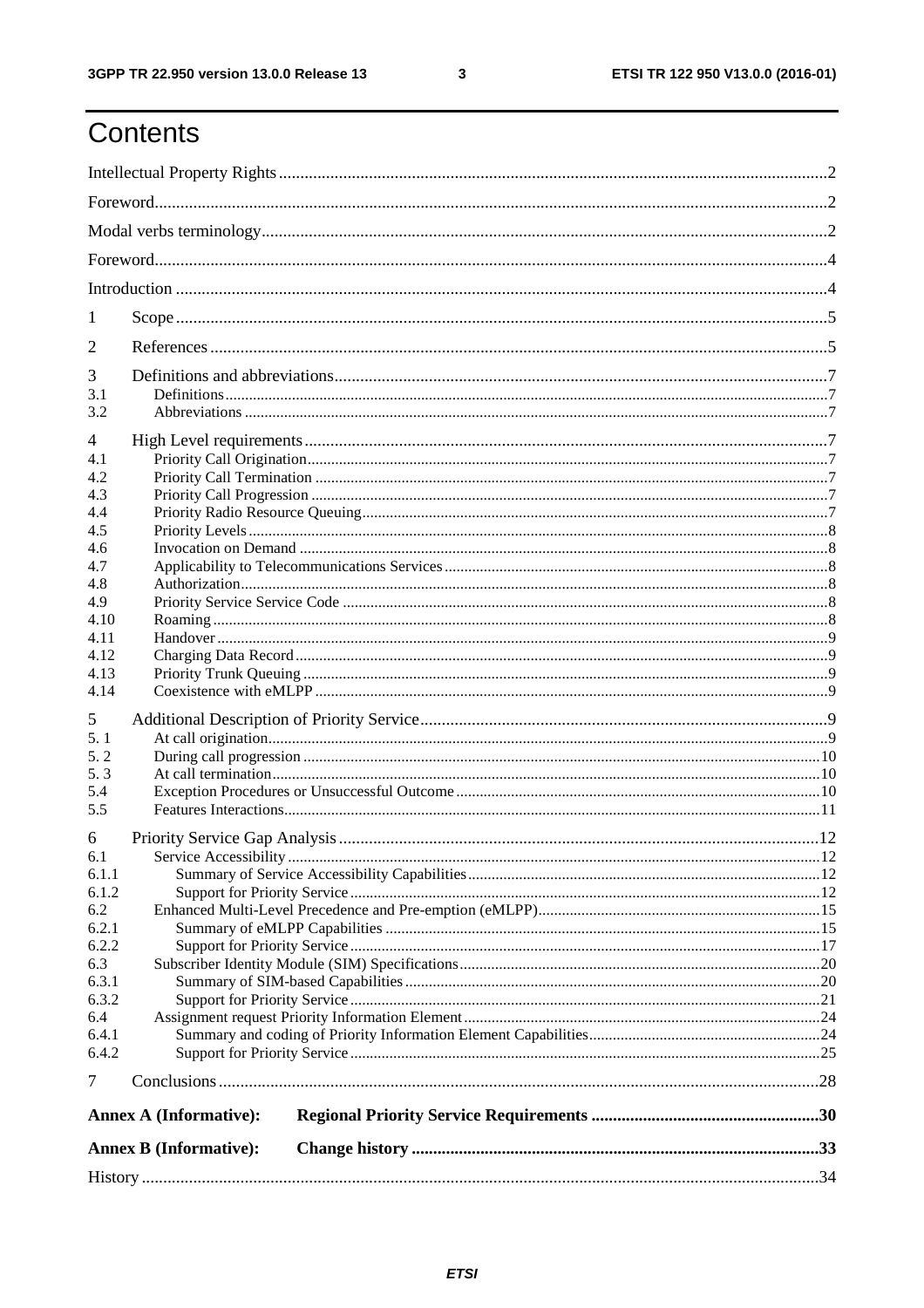## Foreword

This Technical Report has been produced by the 3rd Generation Partnership Project (3GPP).

The contents of the present document are subject to continuing work within the TSG and may change following formal TSG approval. Should the TSG modify the contents of the present document, it will be re-released by the TSG with an identifying change of release date and an increase in version number as follows:

Version x.y.z

where:

- x the first digit:
	- 1 presented to TSG for information;
	- 2 presented to TSG for approval;
	- 3 or greater indicates TSG approved document under change control.
- y the second digit is incremented for all changes of substance, i.e. technical enhancements, corrections, updates, etc.
- z the third digit is incremented when editorial only changes have been incorporated in the document.

### Introduction

This Technical Report (TR) presents the results of the Feasibility Study on Priority Service. The intent of this Feasibility Study is to assess the ability of 3GPP specifications to meet high-level requirements identified for Priority Service. This Feasibility Study consisted of a multi-step process, namely:

- 1. Identify high-level requirements for Priority Service.
- 2. Determine existing relevant 3GPP specifications for Priority Service.
- 3. Perform a Gap Analysis to assess the ability of existing 3GPP specifications to meet the high-level Priority Service requirements.

As defined in this document, Priority Service allows qualified and authorized users to obtain priority access to the next available radio (voice or data traffic) channels on a priority basis before other PLMN users during situations when PLMN congestion is blocking call attempts. In addition, Priority Service supports priority call progression and call completion to support an "end-to-end" priority call.

Priority Service is intended to be used by qualified and authorized users, i.e., emergency service personnel, only during times of emergency situations and network congestion. Access to Priority Service is limited to key personnel and those with leadership responsibilities and is not intended for use by all emergency service personnel. This is to ensure that non-emergency service personnel cannot "take over" the network and deny the other non-emergency service subscribers a reasonably level of service.

Priority Service providers should adhere to uniform, nationwide operating access procedures. Priority Service can provide significant benefits for public safety. There may be times during emergencies when non-Priority Service subscribers will be unable to obtain access to their wireless services (because Priority Service personnel are using the channels); nevertheless, the benefits of Priority Service outweigh any inconvenience to non-Priority Service subscribers.

Priority Service is to be available at all times in equipped markets in both the HPLMN and VPLMN within a country where the PLMN provider is offering the service. The capability for pre-emption should be supported, with the option to turn it on/off depending on regional requirements. Priority Service is applicable to both GERAN and UTRAN and is activated on a per call basis using Priority Service dialing procedures.

Priority Service, supported by the 3GPP system set of services and features, is one element in ability to deliver calls of a high priority nature from mobile to mobile networks, mobile to fixed networks, and fixed to mobile networks.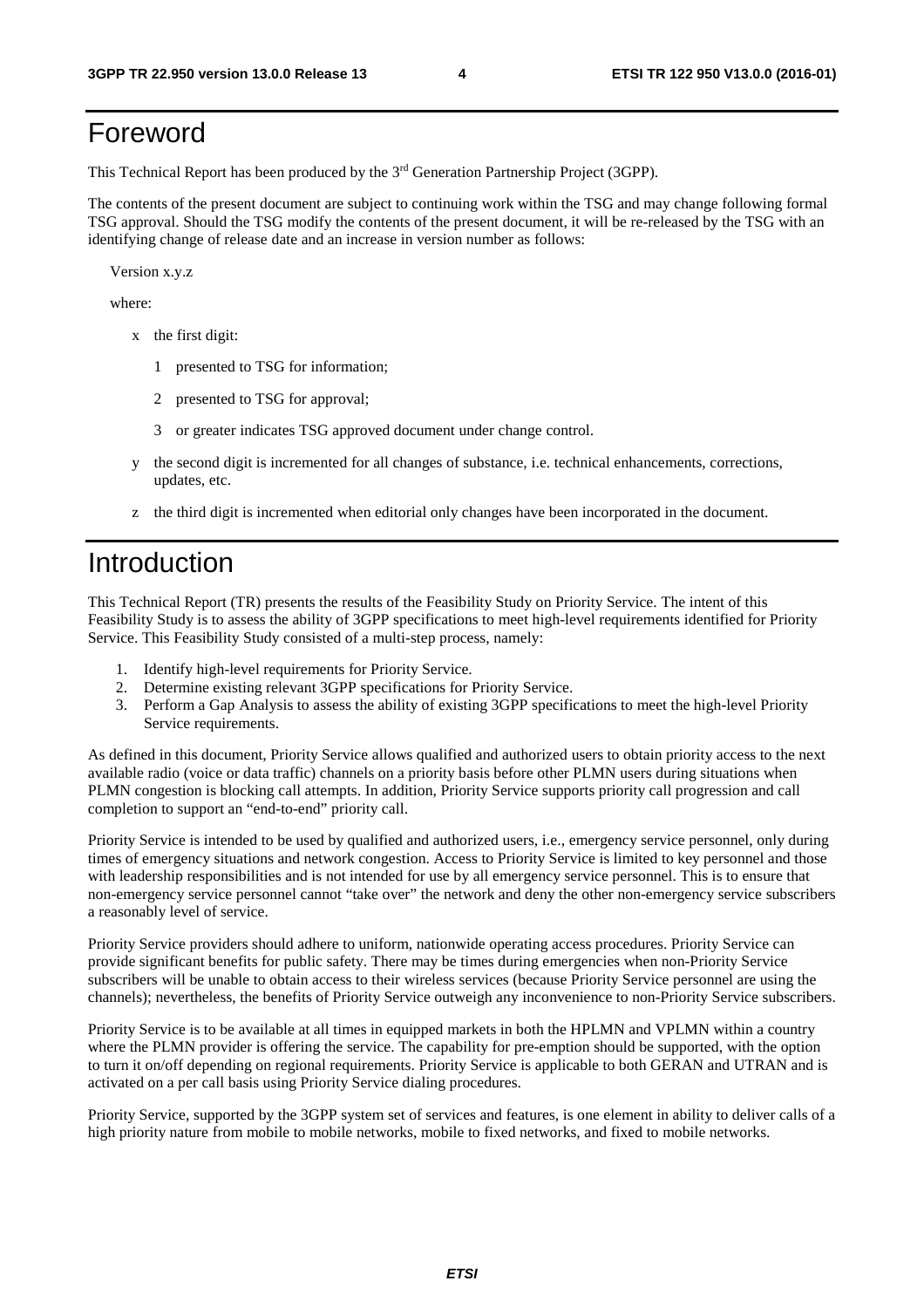### 1 Scope

This Technical Report (TR) presents the results of the Feasibility Study on Priority Service. The intent of this Feasibility Study is to assess the ability of 3GPP specifications to meet high-level requirements identified for Priority Service. This Feasibility Study consisted of a multi-step process, namely:

- 1. Identify high-level requirements for Priority Service.
- 2. Determine existing relevant 3GPP specifications for Priority Service.
- 3. Perform a Gap Analysis to assess the ability of existing 3GPP specifications to meet the high-level Priority Service requirements.

Additional functionalities not documented in this TR are considered outside the scope of this TR. Such additional functionality may be on a network-wide basis, nation-wide basis or particular to a group of users. Such additional functionality shall not compromise conformance to the requirements of the Priority Service defined in this specification.

The Priority Service is intended to be utilised for both Voice and Data and therefore both elements are considered within the scope of this document. While Priority Service is meant for both Voice and Data services, the initial set of requirements address Circuit Switched Services (Voice as well as Data). Multimedia and non-circuit switched aspects of Priority Service have not been addressed in this feasibility study and are for further study.

The Priority Service is intended to interwork with external networks to provide an end-to-end service. Therefore, service interactions with external networks are considered within the scope of this document, although the specification of these interactions may be in other standards. If this occurs, a reference to that specification shall be made.

### 2 References

The following documents contain provisions which, through reference in this text, constitute provisions of the present document.

- References are either specific (identified by date of publication, edition number, version number, etc.) or non-specific.
- For a specific reference, subsequent revisions do not apply.
- For a non-specific reference, the latest version applies. In the case of a reference to a 3GPP document (including a GSM document), a non-specific reference implicitly refers to the latest version of that document *in the same Release as the present document*.
- [1] 3GPP TR 41.001: "GSM Release specifications".
- [2] TS 21.905: "Vocabulary for 3GPP Specifications"
- [3] ETSI TS 100 921 version 7.0.1 (1999-07), Digital cellular telecommunications system (Phase 2+); Service accessibility (GSM 02.11 version 7.0.1 Release 1998)
- [4] 3GPP TS 22.011 version 3.5.0 (2005-01), 3rd Generation Partnership Project; Technical Specification Group Services and System Aspects; Service accessibility (Release 1999)
- [5] 3GPP TS 22.011 version 4.4.0 (2005-01), 3rd Generation Partnership Project; Technical Specification Group Services and System Aspects; Service accessibility (Release 4)
- [6] ETSI EN 300 924 version 7.0.1 (2005-01), Digital cellular telecommunications system (Phase 2+); enhanced Multi-Level Precedence and Pre-emption (eMLPP) – Stage 1 (GSM 02.67 version 7.0.1 Release 1998)
- [7] 3GPP TS 03.67 version 7.2.0 (2005-01), 3rd Generation Partnership Project; Technical Specification Group Core Network; Digital cellular telecommunications system (Phase 2+); enhanced Multi-Level Precedence and Pre-emption (eMLPP) – Stage 2 (Release 1998)
- [8] ETSI EN 300 927 version 7.0.1 (2005-01), Digital cellular telecommunications system (Phase 2+); enhanced Multi-Level Precedence and Pre-emption (eMLPP) – Stage 3 (GSM 04.67 version 7.0.1 Release 1998)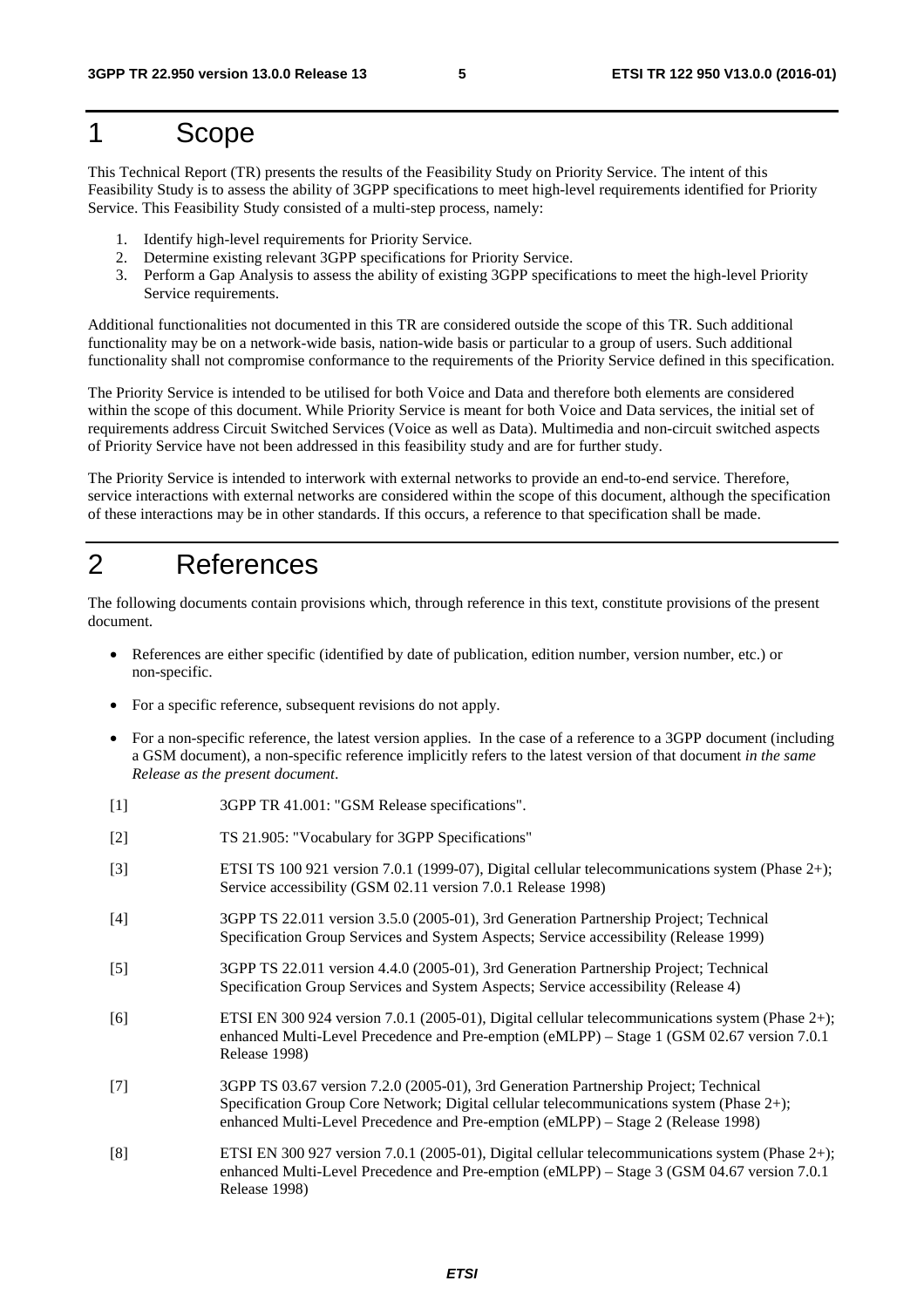| [9]    | 3G TS 22.067 version 3.0.1 (1999-10), 3rd Generation Partnership Project; Technical<br>Specification Group Services and System Aspects; enhanced Multi-Level Precedence and Pre-<br>emption (eMLPP) - Stage 1 (Release 1999) |
|--------|------------------------------------------------------------------------------------------------------------------------------------------------------------------------------------------------------------------------------|
| $[10]$ | 3GPP TS 23.067 version 3.3.0 (2005-01), 3rd Generation Partnership Project; Technical<br>Specification Group Core Network; enhanced Multi-Level Precedence and Pre-emption (eMLPP)<br>- Stage 2 (Release 1999)               |
| $[11]$ | 3GPP TS 24.067 version 3.3.0 (2005-01), 3rd Generation Partnership Project; Technical<br>Specification Group Core Network; enhanced Multi-Level Precedence and Pre-emption (eMLPP)<br>$-$ Stage 3 (Release 1999)             |
| $[12]$ | 3G TS 22.067 version 4.0.0 (2005-01), 3rd Generation Partnership Project; Technical<br>Specification Group Services and System Aspects; enhanced Multi-Level Precedence and Pre-<br>emption (eMLPP) – Stage 1 (Release 4)    |
| $[13]$ | 3GPP TS 23.067 version 4.1.0 (2005-01), 3rd Generation Partnership Project; Technical<br>Specification Group Core Network; enhanced Multi-Level Precedence and Pre-emption (eMLPP)<br>- Stage 2 (Release 4)                  |
| $[14]$ | 3GPP TS 24.067 version 4.1.0 (2005-01), 3rd Generation Partnership Project; Technical<br>Specification Group Core Network; enhanced Multi-Level Precedence and Pre-emption (eMLPP)<br>- Stage 3 (Release 4)                  |
| $[15]$ | GSM 11.11 v7.6.1, Specification of the Subscriber Identity Module - Mobile Equipment (SIM -<br>ME) interface; Release 1998                                                                                                   |
| $[16]$ | GSM 04.08 v7.13.0, Mobile Radio Interface Layer 3 Specification; Release 1998                                                                                                                                                |
| $[17]$ | 3GPP TS 11.11 v8.5.0, Specification of the Subscriber Identity Module - Mobile Equipment (SIM<br>- ME) interface; Release 1999                                                                                               |
| $[18]$ | 3GPP TS 51.011 v4.1.0, Specification of the Subscriber Identity Module - Mobile Equipment<br>(SIM - ME) interface; Release 4                                                                                                 |
| $[19]$ | 3GPP TS 08.08 v. 7.7.0, Mobile-services Switching Centre- Base Station System (MSC - BSS)<br>interface Layer 3 specification; Release 1998                                                                                   |
| $[20]$ | 3GPP TS 08.08 v. 8.12.0, Mobile-services Switching Centre- Base Station System (MSC - BSS)<br>interface Layer 3 specification; Release 1999                                                                                  |
| $[21]$ | 3GPP TS 08.08 v. 9.0.0, Mobile-services Switching Centre- Base Station System (MSC - BSS)<br>interface Layer 3 specification; Release 4                                                                                      |
| $[22]$ | 3GPP TS 25.413 v. 3.9.0, UTRAN Iu interface RANAP signalling; Release 1999                                                                                                                                                   |
| $[23]$ | 3GPP TS 25.413 v. 4.2.0, UTRAN Iu interface RANAP signalling; Release 4                                                                                                                                                      |
| $[24]$ | 3GPP TS 24.008 v. 3.11.0, Mobile radio interface layer 3 specification; Core Network Protocols -<br>Stage 3; Release 1999                                                                                                    |
| $[25]$ | 3GPP TS 24.008 v. 4.4.0, Mobile radio interface layer 3 specification; Core Network Protocols -<br>Stage 3; Release 4                                                                                                        |
| $[26]$ | ITU Recommendation I.255.3, Multi-Level Precedence and Preemption Service (MLPP), 1990                                                                                                                                       |
| $[27]$ | ITU Recommendation Q.85, Stage 2 Description for Community of Interest Supplementary<br>Services, Section 3 – Multi-Level Precedence and Preemption (MLPP) (rev. 1), 1992                                                    |
| $[28]$ | ITU Recommendation Q.735, Stage 3 Description for Community of Interest Supplementary<br>Services using SS No. 7, Section 3 – Multi-Level Precedence and Preemption (MLPP), 1993                                             |
| $[29]$ | GSM 11.14, Specification of the SIM Application Toolkit for the Subscriber Identity Module -<br>Mobile Equipment (SIM - ME) interface                                                                                        |
|        |                                                                                                                                                                                                                              |

[30] 3GPP TS 31.102, Characteristics of the USIM Application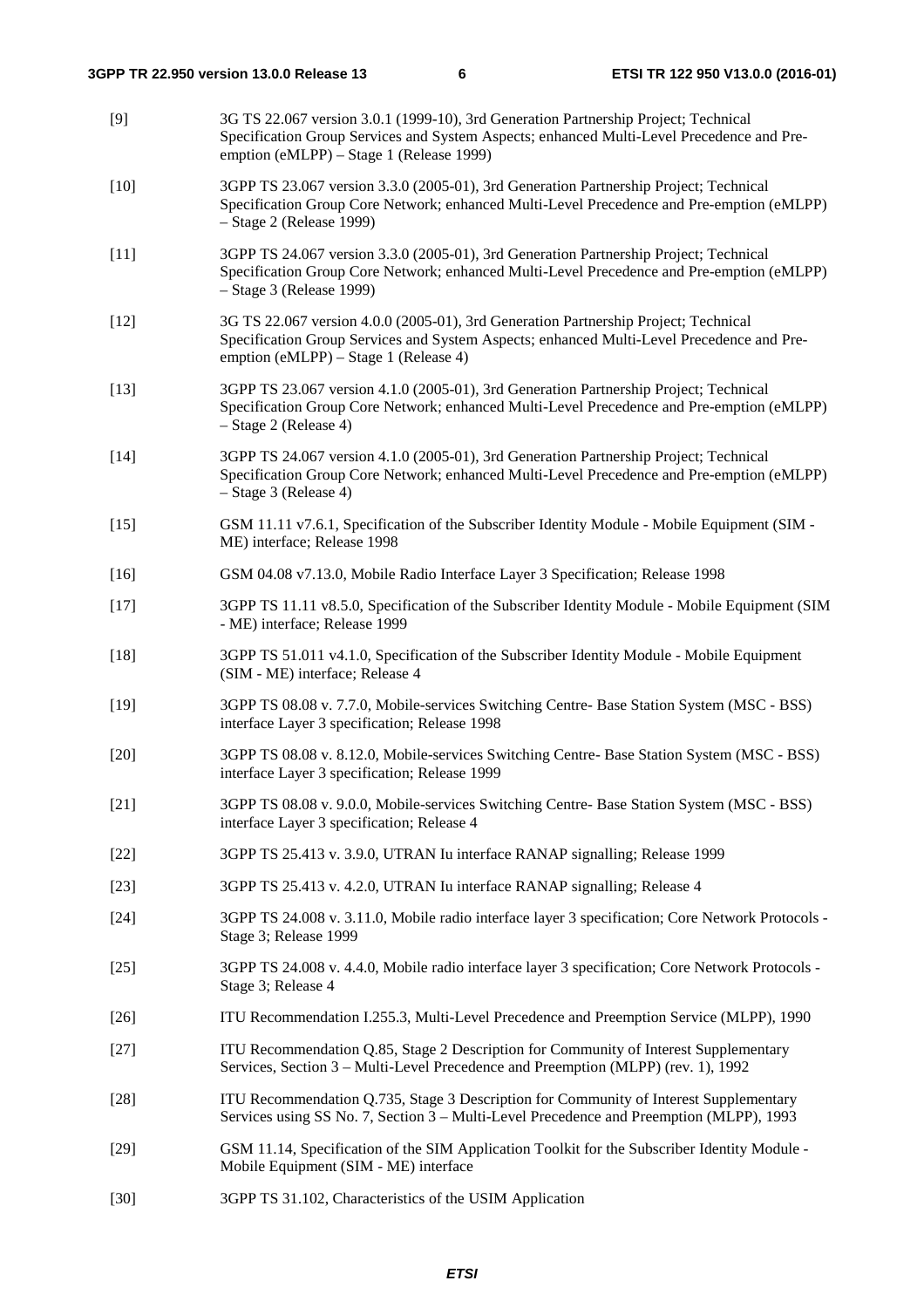[31] 3GPP TS 31.111, USIM Application Toolkit (USAT)

[32] 3GPP TS 25.321, Medium Access Control (MAC) protocol specification

## 3 Definitions and abbreviations

### 3.1 Definitions

For the purposes of the present document, the following terms and definitions apply.

**Priority Service:** A service that allows qualified and authorized users to obtain priority access to the next available radio (voice or data traffic) channels during situations when PLMN congestion is blocking call attempts. In addition, Priority Service supports priority call progression and call completion to support an "end-to-end" priority call.

**Service User:** A user subscribed to Priority Service.

### 3.2 Abbreviations

For the purposes of the present document, the following abbreviations apply:

| <b>CDR</b>  | Charging Data Record                            |
|-------------|-------------------------------------------------|
| eMLPP       | Enhanced Multi-Level Precedence and Pre-emption |
| <b>ISDN</b> | <b>Integrated Services Digital Network</b>      |
| <b>MLPP</b> | Multi-Level Precedence and Pre-emption          |
| <b>PIN</b>  | Personal Identification Number                  |
| <b>PIE</b>  | Priority Information Element                    |
| <b>PSTN</b> | Public Switched Telephone Network               |
| <b>SC</b>   | Service Code                                    |
| UE          | User Equipment                                  |
|             |                                                 |

## 4 High Level requirements

The following sections describe the high-level requirements to support Priority Service. These high-level requirements are used as a basis for the gap analysis described in Section 6.

### 4.1 Priority Call Origination

A call shall receive priority treatment (priority access to voice or traffic channels) on the originating side, when the call is setup by a Service User using the priority service dialling procedure described in section 4.9.

## 4.2 Priority Call Termination

A call shall receive priority treatment (priority access to voice or traffic channels) on the terminating side, when the call is setup by a Service User using the priority service dialling procedure described in section 4.9.

### 4.3 Priority Call Progression

The Priority Service user shall receive priority call treatment/progression through the mobile network(s). A priority call should be given higher priority over normal calls in the originating mobile network, to interconnected networks (including the PSTN) and in the terminating network. Note: The ISDN MLPP feature may be used for signalling of priority level in the core network.

### 4.4 Priority Radio Resource Queuing

Priority Service assumes a signalling channel is always available.

When a Priority Service call encounters a "no radio available" condition in the call path involving an access or egress air-interface, or both, and,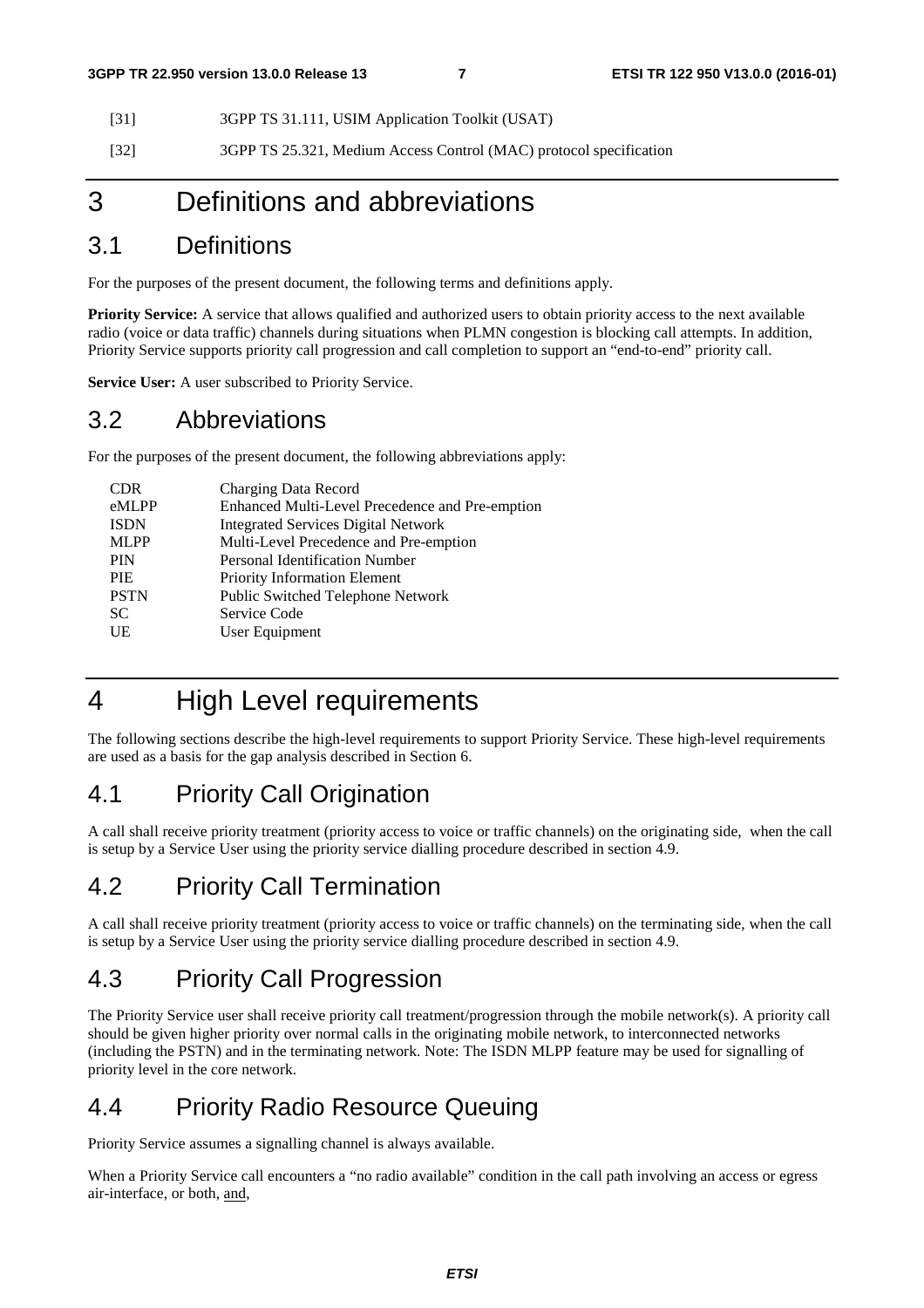- at call origination, and upon recognition of the Priority Service dialing pattern, the Priority Service call is queued in the cell serving the calling party and processed for the next available radio channel in that cell in accordance with the caller's priority level and call initiation time.
- at call termination upon recognition of a priority call indication in an incoming call, the Priority Service call is queued in the cell serving the called party and processed for the next available radio channel in that cell in accordance with the call's priority level and arrival time.

### 4.5 Priority Levels

The Priority Service subscriber shall be assigned one of *n* priority levels. Priority levels are defined as 1, 2, 3,…,*n* , with 1 being the highest priority level and *n* being the lowest priority level. Refer to Annex A for Regional requirements for priority levels.

### 4.6 Invocation on Demand

Priority Service is invoked only when requested and an idle voice or traffic channel required for an origination request is not available.

If an idle voice or traffic channel is available when Priority Service is requested, the origination request is allowed to proceed normally without delay.

Invocation of Priority Service at access (origination), during call progression (end-to-end), or egress (termination) is considered complete when one of the following occurs:

- A radio (voice or traffic) channel is assigned to the call (at origination or termination),
- The loss of radio contact or roaming to another PLMN provider's system (at origination only),
- The subscriber cancels the request by pressing the  $\boxed{\text{END}}$  key.
- Expiration of the maximum allowed time to hold for the next available radio (voice or traffic) channel (at origination or termination), or
- Deletion of the Priority Service request due to arrival of a higher priority request coupled with lack of queue capacity (at origination or termination).

### 4.7 Applicability to Telecommunications Services

Priority Service shall be applicable to voice and data telecommunications services that require a voice or traffic channel assignment.

### 4.8 Authorization

A subscriber invoking Priority Service on call origination is authorized based on the caller's subscription. It should also be possible for an additional second level of authentication (e.g., by the use of PIN) to identify that the user is authorized to make a priority call. In this case, authorization of the subscriber may be realized by the usage of a PIN. The PIN solution is for further study and needs to be standardized. The user priority levels (1-n) and the associated PINs are assigned by the appropriate national authority and are fixed, i.e., a subscriber may not be allowed to change the PIN or the priority level. Note: There are some concerns related to security for "PIN Authorization".

### 4.9 Priority Service Service Code

Priority Service is manually requested by adding on the Priority Service service code (SC) to the origination request, as in:

#### **SC + termination address + SEND**

### 4.10 Roaming

Priority Service shall be able to be supported during roaming when the roaming network supports Priority Service.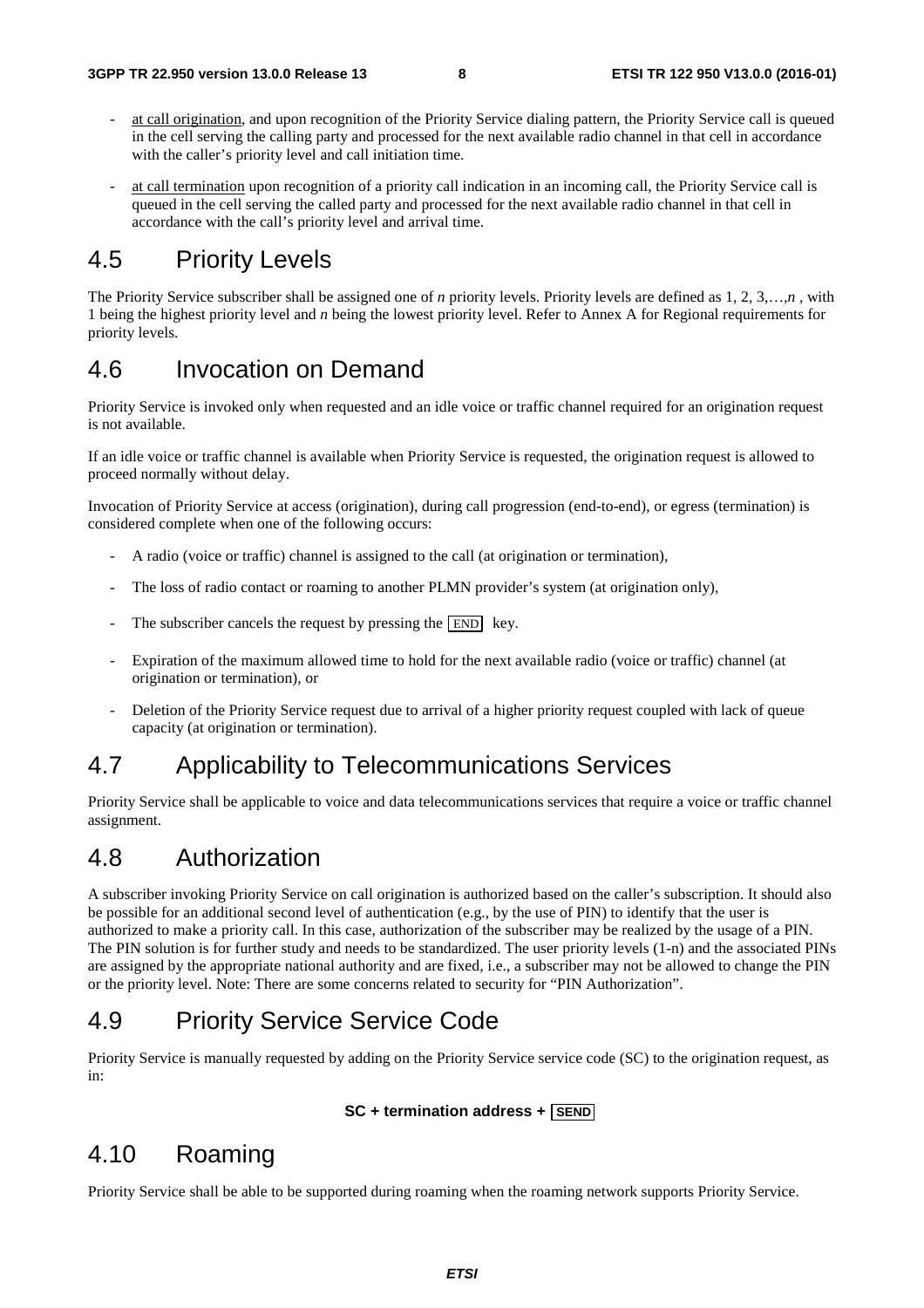### 4.11 Handover

Priority Service shall be able to be supported during handover.

## 4.12 Charging Data Record

The system should record the following Priority Service charging data record (CDR) information, in addition to non-Priority Service CDR information:

- a Priority Service invocation attempts.
- b Call legs (origination and/or termination) on which Priority Service was used to gain access to the radio channel.
- c Recording of appropriate Priority Service information (e.g., Priority Level, PIN usage indication). Note: The value of recording this information in CDRs is for further study.

### 4.13 Priority Trunk Queuing

Priority Service shall be able to support queuing of Priority Service calls for trunk resources. Trunk queuing provides the capability to place a Priority Service call that has experienced a congestion condition for trunk resources (e.g., no circuit available) into a queue associated with a trunk group until a trunk becomes available or until a maximum trunk queuing time has expired. Priority Trunk Queuing applies to ISDN User Part (ISUP) and Multi-Frequency (MF) trunks.

### 4.14 Coexistence with eMLPP

As a service provider option, it shall be possible to offer Priority Service and eMLPP within the same network, but not to the same user.

## 5 Additional Description of Priority Service

## 5. 1 At call origination

If a user invokes and is authorized for Priority Service and a radio (voice or traffic) channel is available, then the call is allowed to proceed in the originating system. The call is given priority treatment during progression through the network.

If a user invokes and is authorized for Priority Service but a radio (voice or traffic) channel is not available, the call is queued for the next available radio channel in the cell in accordance with the user's priority level and call initiation time. The user should be given an indication that the call is progressing. The network treats the user as busy while a priority call request for the user is queued.

If a user invokes and is authorized for Priority Service and a radio (voice or traffic) channel is not available, if the queue for the cell is full, and if the user's Priority Service priority is higher than one or more Priority Service calls already in the queue, then the lowest, most recent call in the queue is dropped from the queue. The user's call is placed in the queue in accordance with the user's priority level and call initiation time. The user should be given an indication that the call is progressing. The network treats the user as busy while a priority call request for the user is queued.

It is desirable that if the system changes the resources allocated to a Service User (e.g., cell handover), the call set-up should proceed, as if the resources had remained the same (e.g., queue status). Note: The handling of queue status during handover is for further study.

The following indications should be provided to the subscriber:

- i Acceptance of a Priority Service request.
- ii Rejection of a Priority Service request.
- iii Loss of a pending request (including loss of radio contact and possibly roaming to another system).

A priority call request may be removed from the queue by the Service User pressing the  $\boxed{\text{END}}\;$  key. The request shall also be removed by the system, if radio contact is not maintained with the requesting UE.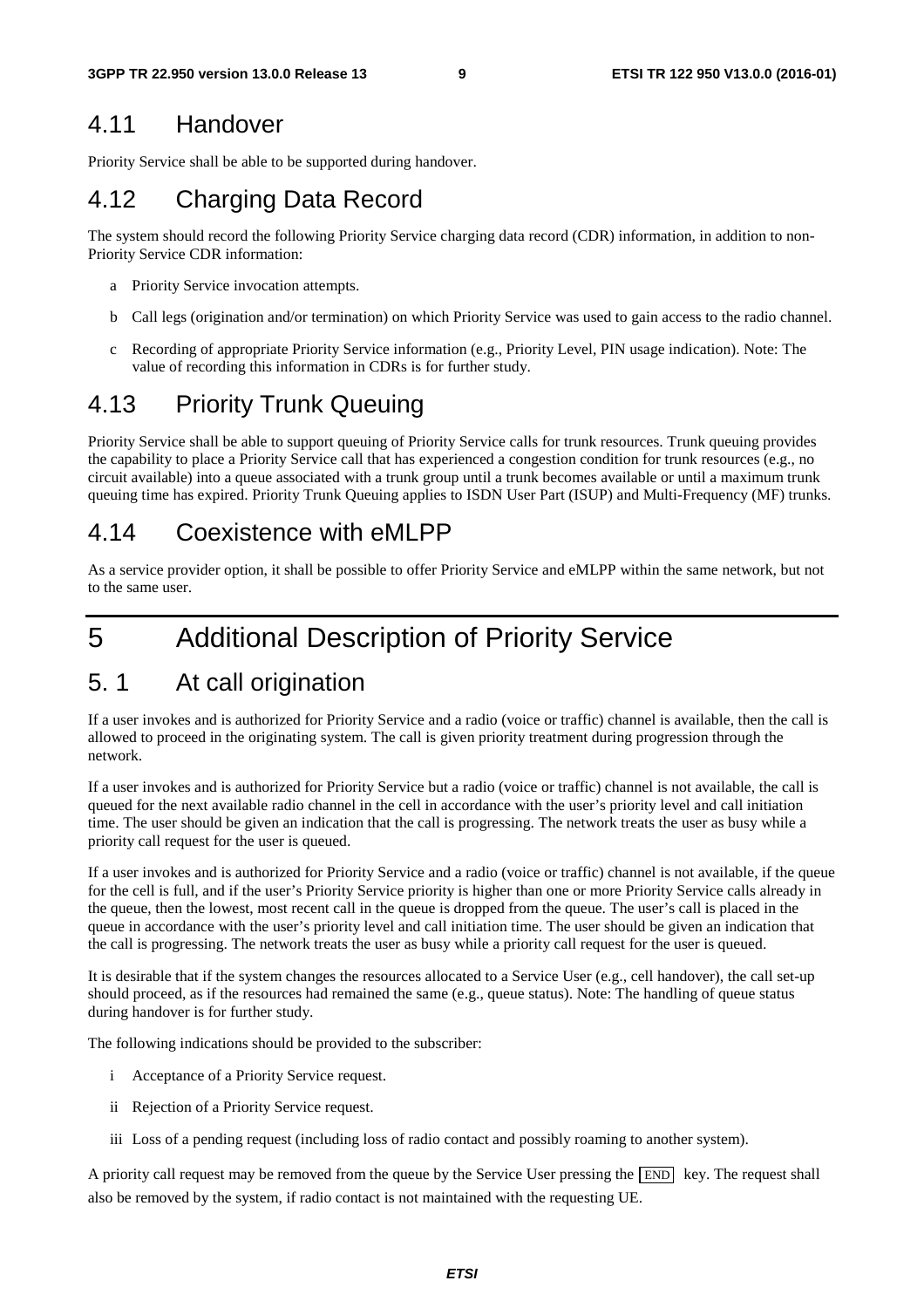## 5. 2 During call progression

The Priority Service call receives priority treatment for call routing to interconnected networks supporting priority.

## 5. 3 At call termination

If a terminating radio (voice or traffic) channel is available, the call is terminated to the called party.

If a terminating radio (voice or traffic) channel is not available, the call is queued for the next available radio channel in the cell serving the called party in accordance with the call's priority level. When a terminating radio channel becomes available and is assigned to the call, the call is terminated to the called party.

If a terminating radio (voice or traffic) channel is not available, the queue for the cell serving the called party is full, and the call's priority level is higher than one or more Priority Service calls in the queue, then the lowest, most recent call in the queue is dropped from the queue. The user's call is entered in the queue in accordance with the call's priority level. When a terminating radio channel becomes available and is assigned to the call, the call is terminated to the called party.

It is desirable that if the system changes the resources allocated to the called party (e.g., cell handover), the call set-up should proceed, as if the resources had remained the same (e.g., queue status).

## 5.4 Exception Procedures or Unsuccessful Outcome

At call origination, the following exceptions or unsuccessful outcomes can occur:

- 1 If the user invokes but is not subscribed to Priority Service, call setup is not allowed to proceed and the call is dropped.
- 2 If the user invokes and is subscribed to Priority Service but the user's mobile set times out while the call is undergoing Priority Service call queue processing, the user's mobile returns to the null state and the call is dropped.
- 3 If a user invokes and is subscribed to Priority Service, a radio channel is not available, and the queue for the cell is full, and the user's Priority Service priority is lower than all of the Priority Service calls in the queue, the call is dropped.
- 4 If a user invokes and is subscribed to Priority Service, and is queued for a radio channel, but the user loses coverage, the call is removed from the queue and is dropped.
- 5 If a user invokes and is subscribed to Priority Service, and is queued for a radio channel, but the maximum allowed call time in queue expires before a radio channel becomes available in the cell, the call is removed from the queue and is dropped.
- 6 If a user invokes and is subscribed to Priority Service, and is queued for a trunk resource, but the user loses coverage, the call is removed from the trunk queue and is dropped.
- 7 If a user invokes and is subscribed to Priority Service, and is queued for a trunk resource, but the maximum allowed call time in queue expires before a trunk resource becomes available in the cell, the call is removed from the trunk queue and is dropped.

At call termination the following exceptions or unsuccessful outcomes can occur:

- 1 If a radio channel is not available and the queue for the cell is full, but the calling party's priority is lower than all of the Priority Service calls in the queue, the call is not completed and the Service User is given an appropriate indication.
- 2 If the call is queued for a radio channel but the called party's mobile loses coverage, the call is removed from the queue and the Service User is given an appropriate indication.
- 3 If the call is queued for a radio channel but the maximum allowed call time in queue expires before a radio channel becomes available in the designated terminating cell, the call is removed from the queue and the Service User is given an appropriate indication.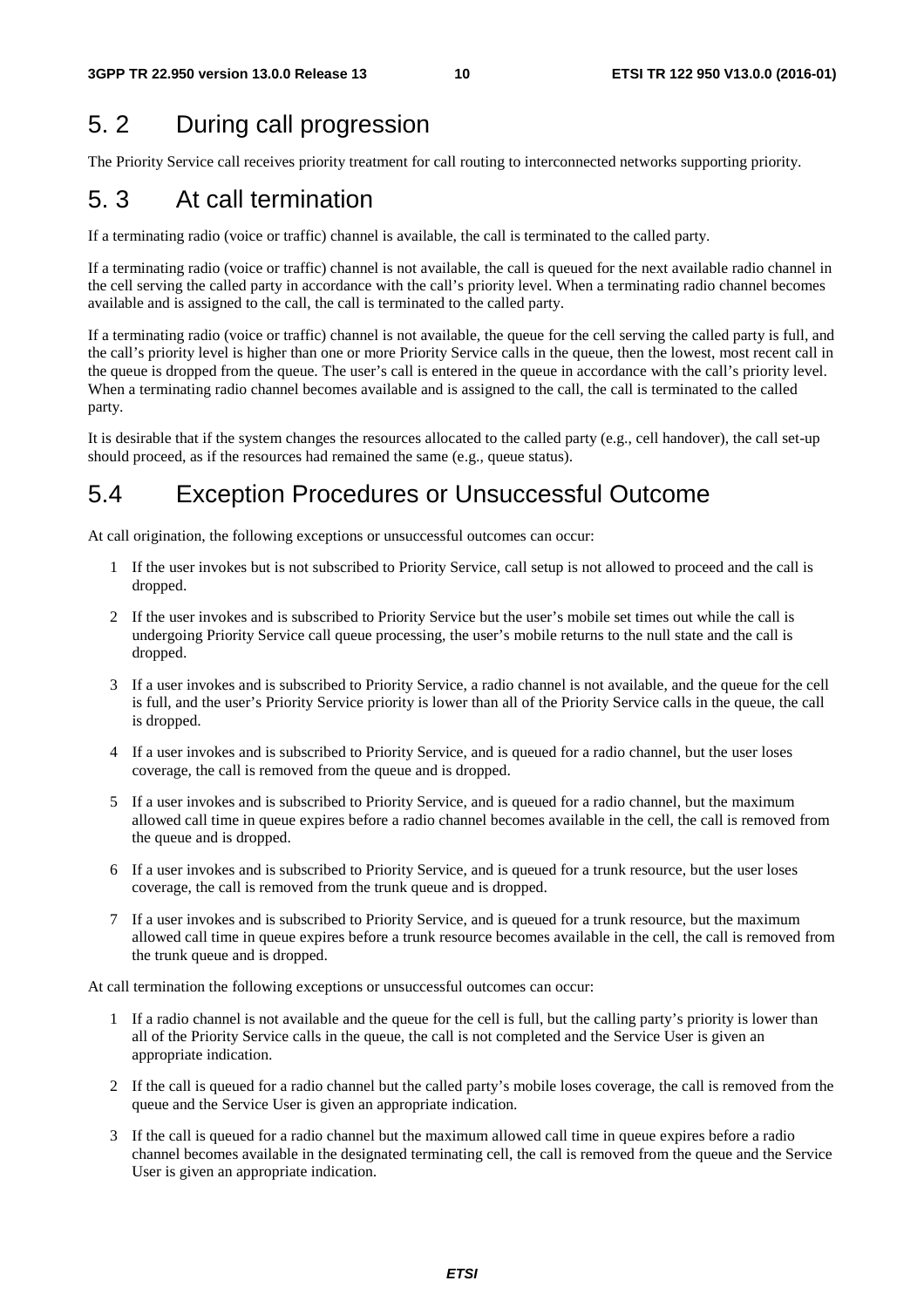### 5.5 Features Interactions

#### **Call Waiting**

Priority Service call users will not receive an incoming call indication while the call is being queued.

#### **Call forwarding and call re-direction**

Service users will not be allowed to invoke Priority Service calls through call forwarding or re-direction. (E.g., "\*SC + termination address" as a forwarded-to number, or Priority Service invocation through other re-direction services, such as IN DP12 Redirection etc.)

#### **Call Origination Restrictions**

Priority Service shall override Call origination Restrictions for Barring of Outgoing Calls (BAOC), Barring of outgoing International Calls (BOIC) and Barring of Outgoing International Calls except to Home PLMN Country (BOIC-exHC), as a network option. Note: This may be necessary only for the PIN-based solution.

#### **eMLPP (USA regional requirement)**

Priority Service call attempt shall override any eMLPP priority levels that may be received from eMLPP capable mobile phones. That is Priority Service users shall be able to only invoke their assigned priority level. If a Priority Service user has an eMLPP capable phone and attempts to use an eMLPP priority level in addition to Priority Service \*SC dialing, the eMLPP priority level request will be ignored by the network.

#### **Prepaid service**

Priority Service applies only to post-paid calls. Users shall not be allowed to subscribe to Priority Service and Prepaid.

#### **Emergency Calls (USA regional requirement)**

There is no interaction between Priority Service and emergency calls. If a service user dials \*SC + [emergency call number], the call either receives radio traffic channel priority access treatment based on the service user's priority level or the call is denied. If a non-service user dials \*SC + [emergency call number], the call is denied.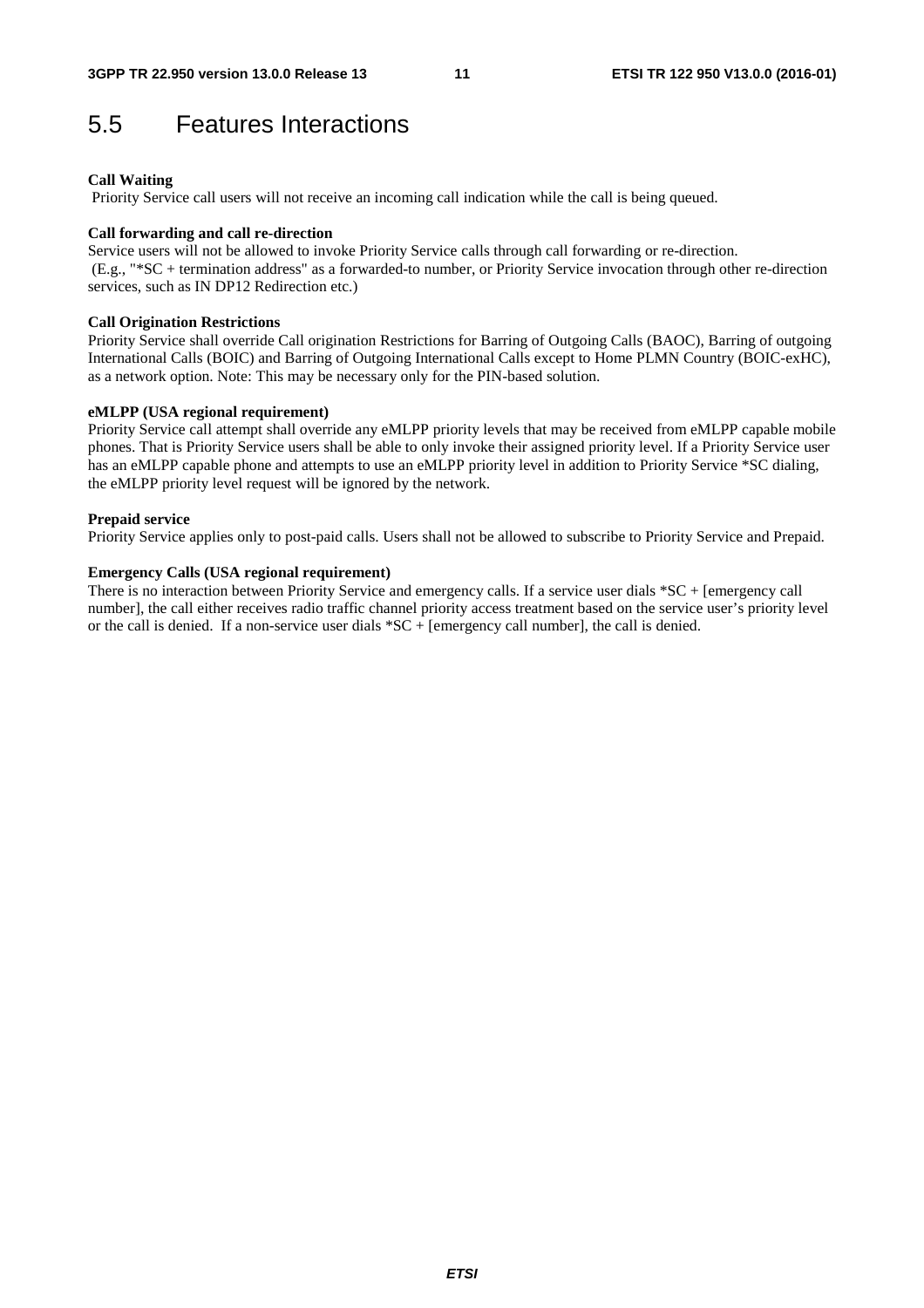## 6 Priority Service Gap Analysis

### 6.1 Service Accessibility

#### Service Accessibility is specified in:

Release 1998:

- ETSI TS 100 921 version 7.0.1 (1999-07), Digital cellular telecommunications system (Phase 2+); Service accessibility (GSM 02.11 version 7.0.1 Release 1998);

#### Release 1999:

3GPP TS 22.011 version 3.5.0 (2005-01), 3<sup>rd</sup> Generation Partnership Project; Technical Specification Group Services and System Aspects; Service accessibility (Release 1999); and

#### Release 4:

-

3GPP TS 22.011 version 4.4.0 (2005-01), 3<sup>rd</sup> Generation Partnership Project; Technical Specification Group Services and System Aspects; Service accessibility (Release 4).

Service Accessibility supports an Access Control capability that is pertinent to Priority Service.

### 6.1.1 Summary of Service Accessibility Capabilities

The Access Control capability prevents mobile users from initiating call origination attempts and from responding to pages in specific areas (e.g., in emergency situations where resource shortages exist). Access control is intended to allow network operators to prevent overload of radio access channels under critical conditions.

The basic mechanism is administered as follows: All SIMs are randomly assigned to one of ten access classes  $(0 - 9)$ . In addition, SIMs may also be members of one or more of five special categories (access classes 11 to 15). These special classes are designated for specific purposes as summarized in the following table:

| <b>Access Class</b> | Usage                     | <b>Applicability</b>   |
|---------------------|---------------------------|------------------------|
| 15                  | <b>PLMN Staff</b>         | Home PLMN Only         |
| 14                  | <b>Emergency Services</b> | Home and Visited PLMNs |
| 13                  | <b>Public Utilities</b>   | of home country only   |
| 12 <sup>2</sup>     | <b>Security Services</b>  |                        |
| 11                  | For PLMN Use              | Home PLMN Only         |
| $0 - 9$             | <b>General Use</b>        | Home and Visited PLMNs |

#### **Table 1: Service Accessibility Access Classes**

In an emergency situation, broadcast messages are used (on an individual cell basis) to indicate the "Access Classes" of subscribers that are barred from network access. Any number of classes may be barred at any one time. For example, to reduce approximately 20 percent of the basic mobile traffic in a given cell, broadcast messages might indicate that two of the basic access classes should be barred from access. Upon receiving an emergency broadcast message, those mobiles belonging to the barred access classes (and not also being members of any of the special classes) should not initiate a call attempt or respond to a page**1**. In addition, broadcast messages use "access class 10" to indicate whether network access is allowed for emergency calls.

Access Control is designed to suppress not only the ability of non-priority end users to seize traffic channels, but also the ability of those end users to use signaling channels for call attempts. Service Accessibility, as specified, cannot be turned on and off by the end user.

### 6.1.2 Support for Priority Service

The following table identifies Service Accessibility support for Priority Service.

**<sup>1</sup>** If a mobile is a member of at least one permitted Access Class, as signaled over the air interface, and the Access Class is applicable in the serving network, access attempts are allowed. Otherwise access attempts are not allowed.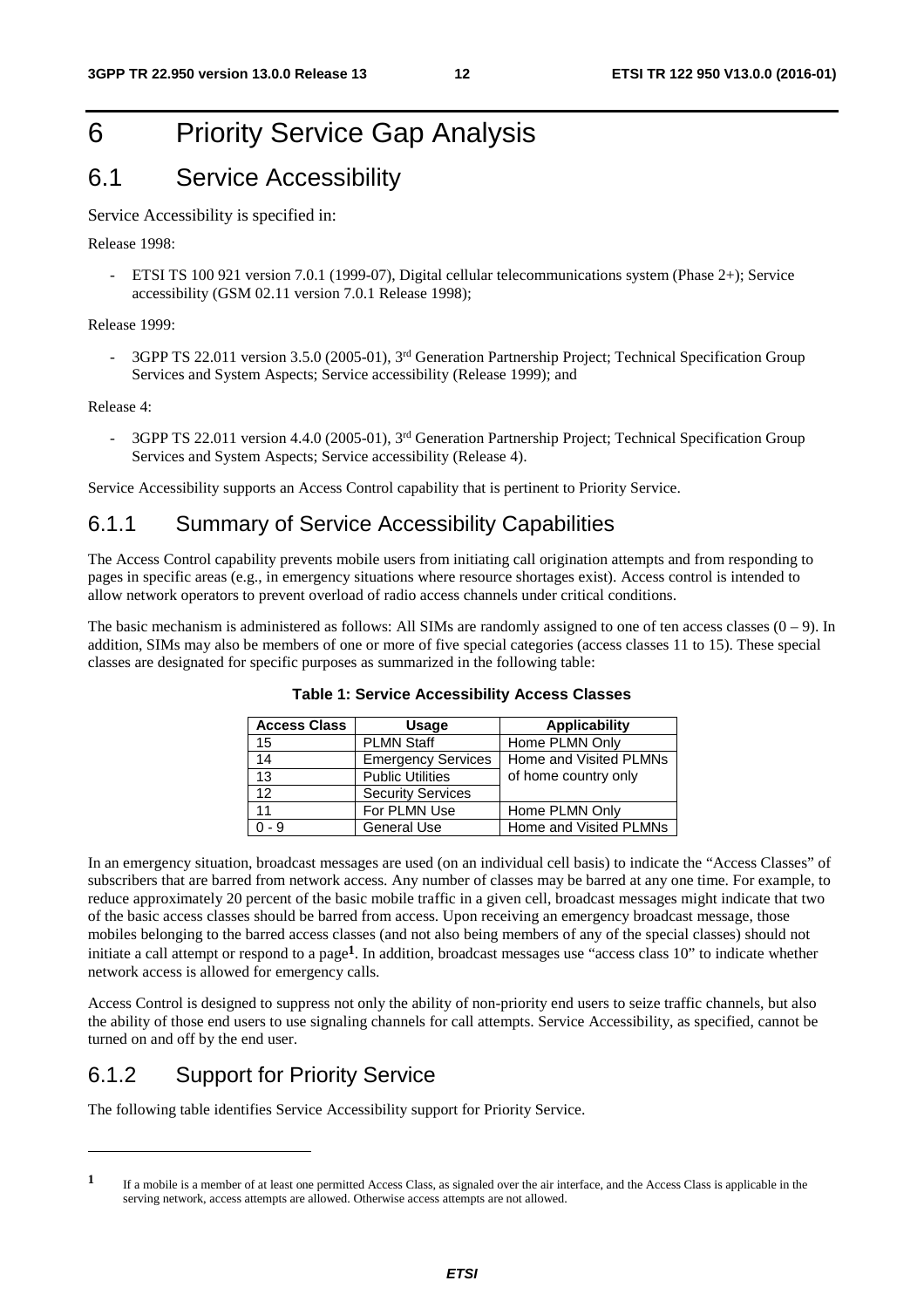### **Table 2: Service Accessibility Gap Analysis**

| <b>Priority Service</b><br><b>Requirement Item</b>          | <b>Description</b>                                                                                                                                                                                                                                                                                                                                                                                                                                                                                                                                                                                                                                                                                                                                                                              | <b>Service</b><br><b>Accessibility</b><br><b>Support</b> | <b>Comments</b>                                                                                                                                                                                                                  |
|-------------------------------------------------------------|-------------------------------------------------------------------------------------------------------------------------------------------------------------------------------------------------------------------------------------------------------------------------------------------------------------------------------------------------------------------------------------------------------------------------------------------------------------------------------------------------------------------------------------------------------------------------------------------------------------------------------------------------------------------------------------------------------------------------------------------------------------------------------------------------|----------------------------------------------------------|----------------------------------------------------------------------------------------------------------------------------------------------------------------------------------------------------------------------------------|
| Priority Call<br>Origination                                | A call shall receive priority treatment (priority access to voice<br>or traffic channels) on the originating side, when the call is<br>setup by a Service User using the priority service dialling<br>procedure described in section 4.9.                                                                                                                                                                                                                                                                                                                                                                                                                                                                                                                                                       | Supported                                                | Using appropriate Access Class(es) to prevent<br>access attempts                                                                                                                                                                 |
| <b>Priority Call</b><br>$\overline{2}$<br>Termination       | A call shall receive priority treatment (priority access to voice<br>or traffic channels) on the terminating side, when the call is<br>setup by a Service User using the priority service dialling<br>procedure described in section 4.9.                                                                                                                                                                                                                                                                                                                                                                                                                                                                                                                                                       | Supported                                                | Using appropriate Access Class(es) to prevent<br>response to pages                                                                                                                                                               |
| <b>Priority Progression</b><br>3                            | The user should receive priority call treatment/progression<br>through the mobile network(s). A priority call should be given<br>higher priority over normal calls in the originating mobile<br>network, to interconnected networks supporting priority<br>(including the PSTN) and in the terminating network.                                                                                                                                                                                                                                                                                                                                                                                                                                                                                 | Not supported                                            |                                                                                                                                                                                                                                  |
| <b>Priority Radio</b><br><b>Resource Queuing</b>            | When a Priority Service call encounters a "no radio available"<br>condition in the call path involving an access or egress air-<br>interface, or both, and,<br>at call origination, and upon recognition of the Priority Service<br>dialing pattern, the Priority Service call is queued in the cell<br>serving the calling party and processed for the next available<br>radio channel in that cell in accordance with the caller's<br>priority level and call initiation time.<br>at call termination upon recognition of a priority call indication<br>in an incoming call, the Priority Service call is queued in the<br>cell serving the called party and processed for the next<br>available radio channel in that cell in accordance with the<br>call's priority level and arrival time. | Not supported                                            |                                                                                                                                                                                                                                  |
| 5 Priority Level                                            | The subscriber should be assigned one of n priority levels.<br>Priority levels are defined as 1, 2, 3, , $n$ , with 1 being the<br>highest priority level and n being the lowest priority level                                                                                                                                                                                                                                                                                                                                                                                                                                                                                                                                                                                                 | Partially supported                                      | Ten (0-9) randomly allocated Access Classes.<br>Five (11-15) special classes. Enumeration of<br>special classes is not meant as a priority<br>sequence. Priority Service priority levels could<br>map to special Access Classes. |
| 6 Invocation on<br>Demand                                   | Priority Service is invoked only when requested and an idle<br>voice or traffic channel required for an origination request is<br>not available.                                                                                                                                                                                                                                                                                                                                                                                                                                                                                                                                                                                                                                                | Not supported                                            |                                                                                                                                                                                                                                  |
| 7 Applicability to<br>Telecommunications<br><b>Services</b> | Priority Service shall be applicable to voice and data<br>telecommunications services that require a voice or traffic<br>channel assignment.                                                                                                                                                                                                                                                                                                                                                                                                                                                                                                                                                                                                                                                    | Supported                                                |                                                                                                                                                                                                                                  |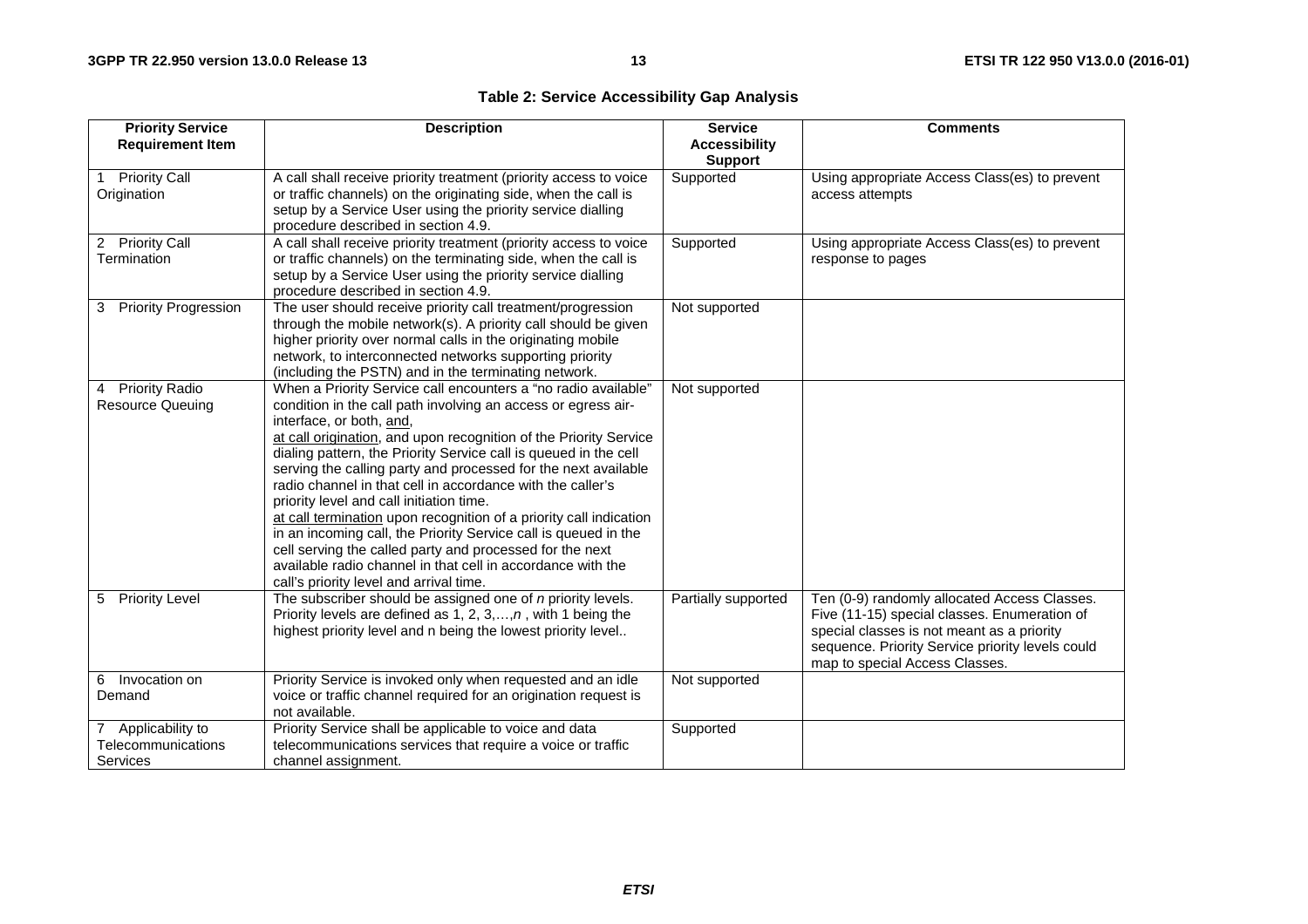| Authorization<br>8                          | A subscriber invoking Priority Service on call origination is<br>authorized based on the caller's subscription. It should also<br>be possible for an additional second level of authentication<br>(e.g., by the use of PIN) to identify that the user is authorized<br>to make a priority call. In this case, authorization of the<br>subscriber may be realized by the usage of a PIN. | Supported           | Access Classes stored in the SIM.                                                                                                                                                                                            |
|---------------------------------------------|-----------------------------------------------------------------------------------------------------------------------------------------------------------------------------------------------------------------------------------------------------------------------------------------------------------------------------------------------------------------------------------------|---------------------|------------------------------------------------------------------------------------------------------------------------------------------------------------------------------------------------------------------------------|
| <b>Priority Service</b><br>9                | Priority Service is manually requested by adding on the Priority                                                                                                                                                                                                                                                                                                                        | Not supported       |                                                                                                                                                                                                                              |
| service code                                | Service service code to the origination request.                                                                                                                                                                                                                                                                                                                                        |                     |                                                                                                                                                                                                                              |
| 10 Roaming                                  | Priority Service shall be supported during roaming when the<br>roaming network supports Priority Service.                                                                                                                                                                                                                                                                               | Partially supported | Access classes 0-9 pertain to Home and Visited<br><b>PLMNs.</b><br>Access classes 11 and 15 pertain to Home<br>PLMN only.<br>Access classes 12, 13, and 14 pertain to <b>Home</b><br>and Visited PLMNs of home country only. |
| Handover                                    | Priority Service shall be supported during handover.                                                                                                                                                                                                                                                                                                                                    | Not supported       |                                                                                                                                                                                                                              |
| 12 Priority Service<br>charging data record | The system should record the following Priority Service<br>charging data information, in addition to non-Priority Service<br>CDR information:<br>Priority Service invocation attempts,<br>Call legs (origination and/or termination) on which Priority<br>Service was used to gain access to the radio channel.<br>Recording of appropriate Priority Service information.               | Not supported       |                                                                                                                                                                                                                              |
| 13 Priority Trunk<br>Queuing                | Priority Service shall be able to support queuing of Priority<br>Service calls for trunk resources.                                                                                                                                                                                                                                                                                     | Not supported       |                                                                                                                                                                                                                              |
| 14 Coexistence with<br>eMLPP                | As a service provider option, it shall be possible to offer<br>Priority Service and eMLPP within the same network, but not<br>to the same user.                                                                                                                                                                                                                                         | Not supported       |                                                                                                                                                                                                                              |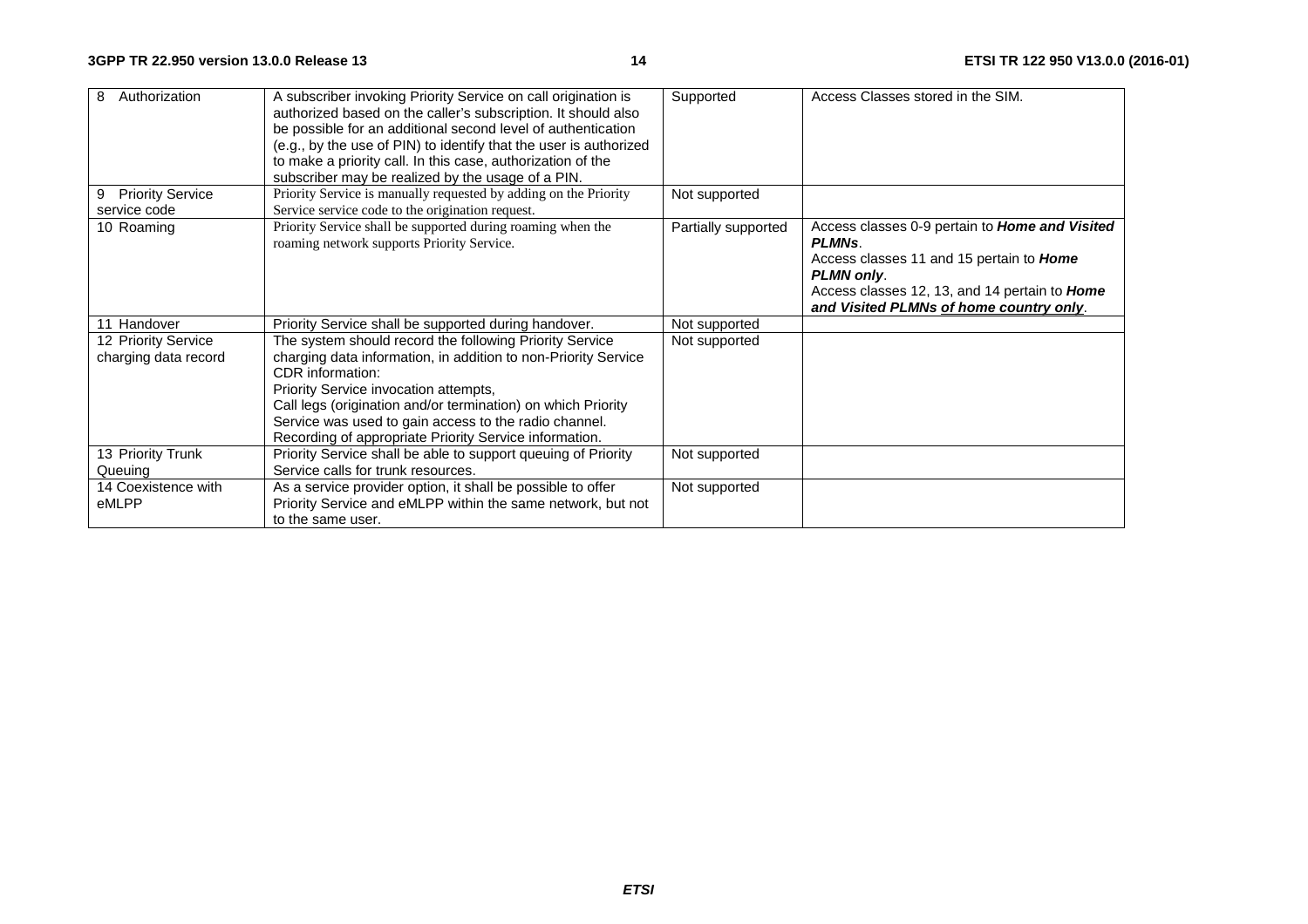### 6.2 Enhanced Multi-Level Precedence and Pre-emption (eMLPP)

eMLPP is specified in:

Release 1998:

- ETSI EN 300 924 version 7.0.1 (2005-01), Digital cellular telecommunications system (Phase 2+); enhanced Multi-Level Precedence and Pre-emption (eMLPP) – Stage 1 (GSM 02.67 version 7.0.1 Release 1998);
- 3GPP TS 03.67 version 7.2.0 (2005-01), 3rd Generation Partnership Project; Technical Specification Group Core Network; Digital cellular telecommunications system (Phase 2+); enhanced Multi-Level Precedence and Preemption (eMLPP) – Stage 2 (Release 1998);
- ETSI EN 300 927 version 7.0.1 (2005-01), Digital cellular telecommunications system (Phase 2+); enhanced Multi-Level Precedence and Pre-emption (eMLPP) – Stage 3 (GSM 04.67 version 7.0.1 Release 1998);

Release 1999:

- 3G TS 22.067 version 3.0.1 (1999-10), 3rd Generation Partnership Project; Technical Specification Group Services and System Aspects; enhanced Multi-Level Precedence and Pre-emption (eMLPP) – Stage 1 (Release 1999);
- 3GPP TS 23.067 version 3.3.0 (2005-01), 3rd Generation Partnership Project; Technical Specification Group Core Network; enhanced Multi-Level Precedence and Pre-emption (eMLPP) – Stage 2 (Release 1999);
- 3GPP TS 24.067 version 3.3.0 (2005-01), 3rd Generation Partnership Project; Technical Specification Group Core Network; enhanced Multi-Level Precedence and Pre-emption (eMLPP) – Stage 3 (Release 1999);

Release 4:

-

- 3G TS 22.067 version 4.0.0 (2005-01), 3rd Generation Partnership Project; Technical Specification Group Services and System Aspects; enhanced Multi-Level Precedence and Pre-emption (eMLPP) – Stage 1 (Release 2000);
- 3GPP TS 23.067 version 4.1.0 (2005-01), 3rd Generation Partnership Project; Technical Specification Group Core Network; enhanced Multi-Level Precedence and Pre-emption (eMLPP) – Stage 2 (Release 4);
- 3GPP TS 24.067 version 4.1.0 (2005-01), 3rd Generation Partnership Project; Technical Specification Group Core Network; enhanced Multi-Level Precedence and Pre-emption (eMLPP) – Stage 3 (Release 4).

### 6.2.1 Summary of eMLPP Capabilities

The eMLPP service is provided as a network operator's option to a domain of a network. The domain can be the whole network or a subset of the network. The eMLPP service applies to all network resources in the domain, and eMLPP is provided to a subscriber for all basic services subscribed to and for which eMLPP applies.

The eMLPP service supports two capabilities: precedence and pre-emption.

Precedence involves the assignment of a priority level to a call. eMLPP supports a maximum of seven priority levels. The two highest levels (A and B) are reserved for network internal use (e.g., for emergency calls). These are only used locally (i.e., in the domain of one MSC)**1**. The other five priority levels are offered for subscription and can be applied globally (presuming the priority level is successfully passed from the originating end and processed at the terminating end).

For each of the seven priority levels, the network operator can administer parameters that control the treatment of that priority within its domain. This treatment includes the selection of a target set-up time and whether or not pre-emption is allowed for each priority level. For example, a network operator might administer priority levels as follows:

**<sup>1</sup>** Levels A and B are mapped to priority level 0 for priority treatment outside of the MSC area in which they are applied.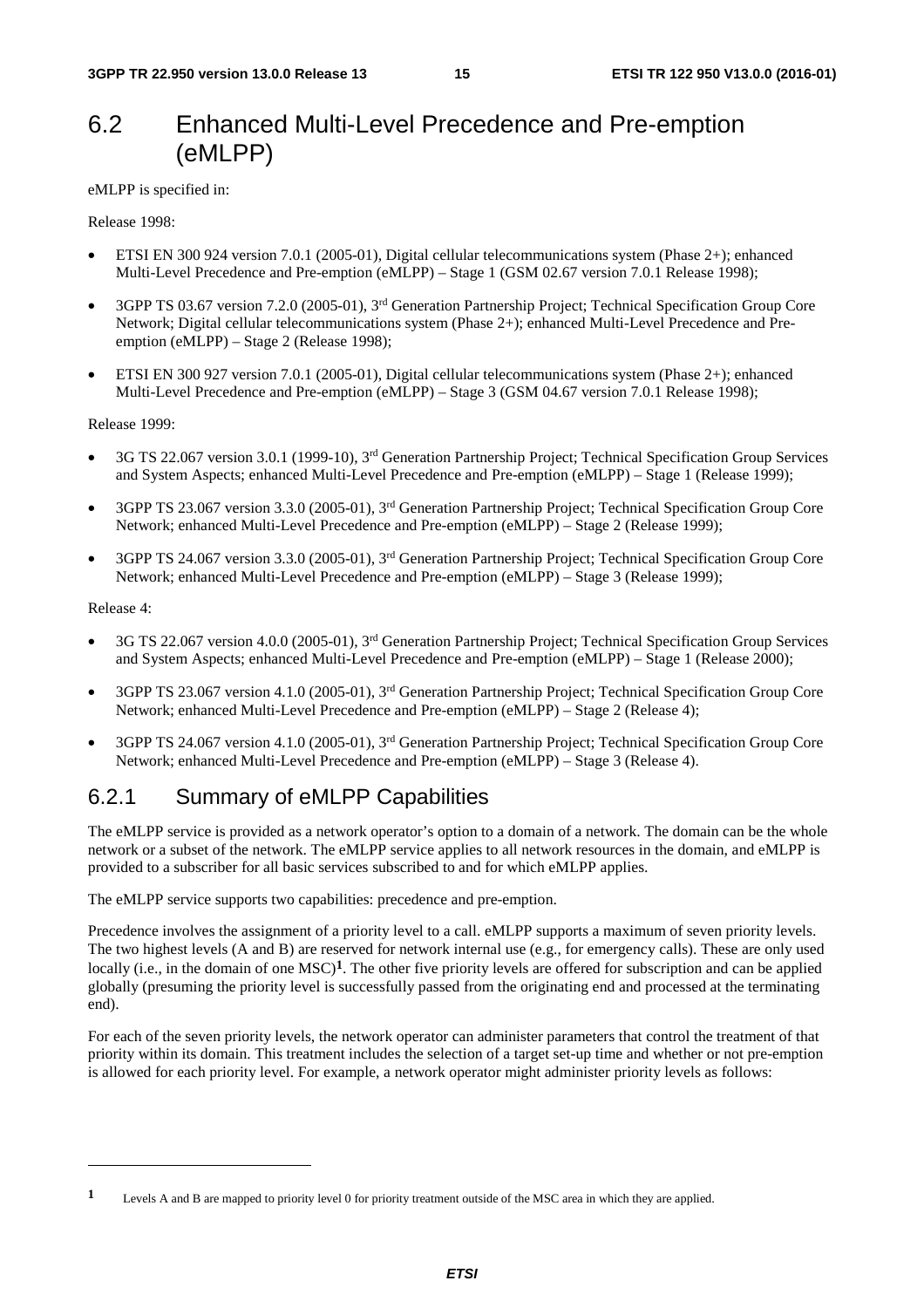| <b>Priority Level</b> | Set-Up Time | Pre-emption |
|-----------------------|-------------|-------------|
|                       | Class 1     | no          |
|                       | Class 2     | no          |
|                       | Class 2     | no          |
|                       | Class 3     | no          |
|                       | Class 3     | no          |
|                       | Class 3     | no          |
|                       | Class 3     | no          |

|  | Table 3: Example eMLPP Priority Levels |  |  |  |
|--|----------------------------------------|--|--|--|
|--|----------------------------------------|--|--|--|

In the example above, three classes of set-up time performance are supported. In the above example, the network operator has assigned class 1 (fast set-up, nominally 1-2 seconds**2**) to Priority Level A traffic, has assigned class 2 (normal set-up, nominally less than 5 seconds) to traffic at Priority Levels B and 0, and has assigned class 3 (slow setup, nominally less than 10 seconds) to the lower Priority Level traffic. 3GPP specifications do not define specific mechanisms (which may include specific technical capabilities and/or network engineering decisions) to achieve the target set-up times as defined by the service provider**3**.

If idle resources are not available, pre-emption involves the seizure of resources (currently in use by a lower-priority call) for use by a call that is of higher priority. The network releases the lowest-priority call and seizes the necessary resources that are required to set up the higher-priority call. At handover to a congested cell, higher-priority calls replace existing calls of the lowest priority.

In the above example, the network operator has chosen not to allow pre-emption. Thus, priority levels will use different queuing priorities rather than pre-emption capabilities.

The eMLPP priority level for a given call depends on the calling subscriber. The maximum precedence level for each subscriber is set at subscription time (and is stored on the SIM).

The default priority level is established via normal registration procedures. If the user does not explicitly select a precedence level at call set-up, the network applies the subscriber-specific default precedence level.

The priority level can be selected by the user on a per-call basis (up to and including their maximum authorized precedence level).

The eMLPP service is invoked automatically by the network at call set-up, with the priority level established as above for mobile-originated calls. For mobile-terminated calls, the priority level is established based on the priority of the calling party, and is applied at the terminating end (presuming the call's priority is passed via signaling between the originating and terminating networks). Interworking with ISDN MLPP is required.

The eMLPP service applies to roaming scenarios, if eMLPP is supported by the related networks.

The HLR maintains the logical state for eMLPP (provisioned or not provisioned), the maximum priority level, and the default priority level for each user.

The MSC stores service configuration information for each priority level (i.e., set up time [class] and pre-emption indicators, as illustrated in the previous section).

-

**<sup>2</sup>** Calls with a high priority requiring class 1 set-up may not require authentication at call set-up nor confidentiality on the radio link.

**<sup>3</sup>** Set-up times are defined for operation under normal circumstances (no congestion) and include the time from pressing the "send" button to the time the called party can receive information (excluding user reaction times).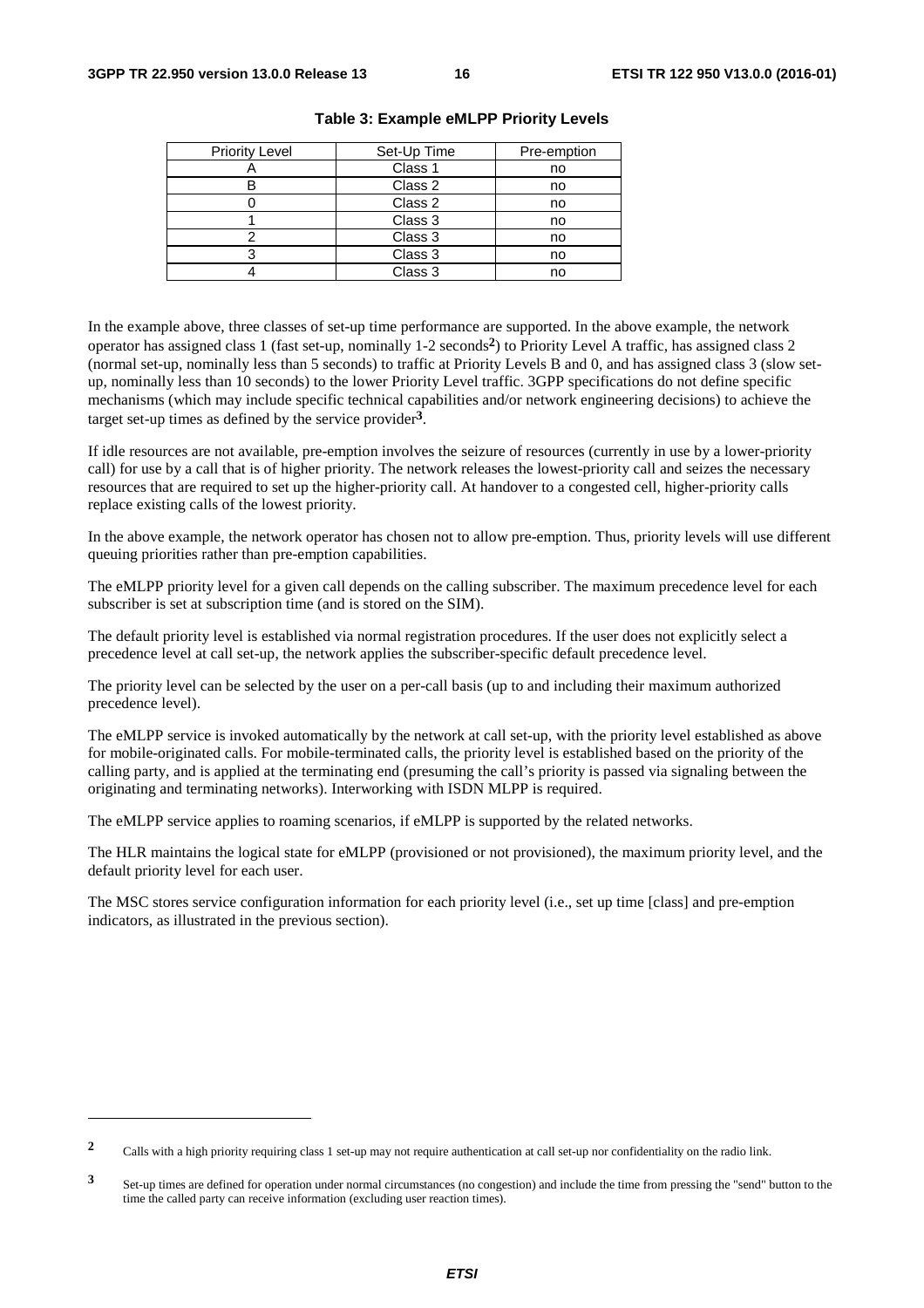The SIM stores data that influences UE actions, as noted in the following table:

| <b>Priority</b><br>Level | <b>Subscription</b><br><b>Available</b> | <b>Automatic</b><br>answering | Fast set-up<br>actions |
|--------------------------|-----------------------------------------|-------------------------------|------------------------|
| A                        | yes / no                                | yes / no                      | ves / no               |
| B                        | yes / no                                | ves / no                      | yes / no               |
|                          | yes / no                                | yes / no                      | yes / no               |
|                          | yes / no                                | yes / no                      | yes / no               |
| 2                        | yes / no                                | yes / no                      | yes / no               |
| 3                        | yes / no                                | yes / no                      | yes / no               |
|                          | ves / no                                | ves / no                      | ves / no               |

**Table 4: Example SIM data** 

The maximum authorized precedence level is stored on the SIM, allowing the mobile station to check that only an authorized level is used for set-up. (In addition, the network may verify the level used at set-up against the maximum authorized level.)

In the case of automatic answering of an incoming call with a sufficient priority level, the alerting indication to the calling party may not be provided in order to shorten the set-up time. If the called mobile subscriber is busy and automatic answering applies, the existing call may be released (if pre-emption applies) or may be placed on hold in order to accept an incoming call of higher priority.

### 6.2.2 Support for Priority Service

The following table identifies eMLPP support for Priority Service.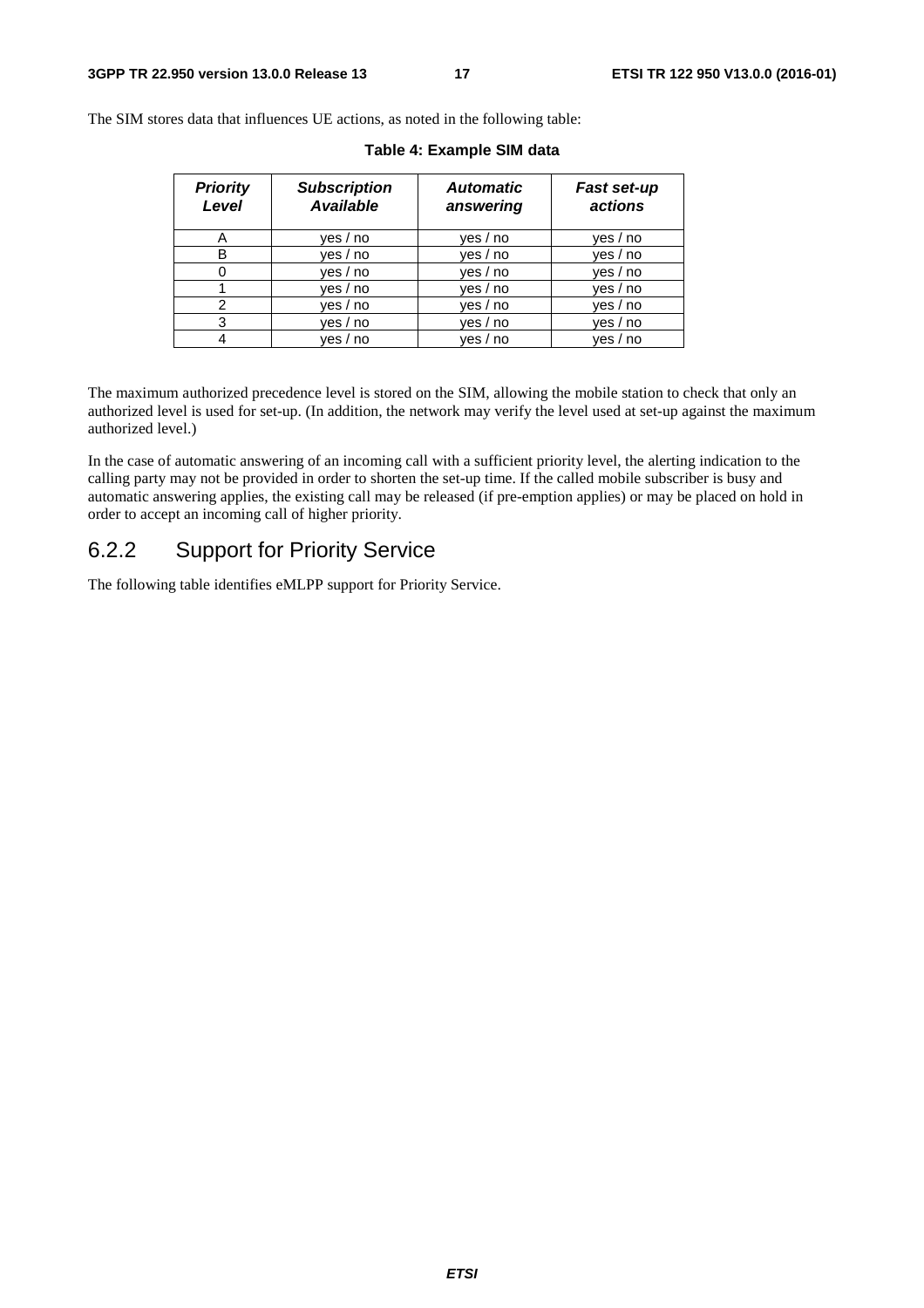### **Table 5: eMLPP Gap Analysis**

| <b>Priority Service</b>                              | <b>Description</b>                                                                                                                                                                                                                                                                                                                                                                                                                                                                                                                                                                                                                                                                                                                                                                             | eMLPP Support                                              | <b>Comments</b>                                                                                                                                                                                                                                                                                                                                                                                                                                                                                                       |
|------------------------------------------------------|------------------------------------------------------------------------------------------------------------------------------------------------------------------------------------------------------------------------------------------------------------------------------------------------------------------------------------------------------------------------------------------------------------------------------------------------------------------------------------------------------------------------------------------------------------------------------------------------------------------------------------------------------------------------------------------------------------------------------------------------------------------------------------------------|------------------------------------------------------------|-----------------------------------------------------------------------------------------------------------------------------------------------------------------------------------------------------------------------------------------------------------------------------------------------------------------------------------------------------------------------------------------------------------------------------------------------------------------------------------------------------------------------|
| <b>Requirement Item</b>                              |                                                                                                                                                                                                                                                                                                                                                                                                                                                                                                                                                                                                                                                                                                                                                                                                |                                                            |                                                                                                                                                                                                                                                                                                                                                                                                                                                                                                                       |
| <b>Priority Call Origination</b>                     | A call shall receive priority treatment (priority access to<br>voice or traffic channels) on the originating side, when the<br>call is setup by a Service User using the priority service<br>dialling procedure described in section 4.9.                                                                                                                                                                                                                                                                                                                                                                                                                                                                                                                                                      | Supported                                                  | Based on subscribed priority level                                                                                                                                                                                                                                                                                                                                                                                                                                                                                    |
| <b>Priority Call Termination</b><br>$\mathbf{2}$     | A call shall receive priority treatment (priority access to<br>voice or traffic channels) on the terminating side, when<br>the call is setup by a Service User using the priority<br>service dialling procedure described in section 4.9.                                                                                                                                                                                                                                                                                                                                                                                                                                                                                                                                                      | Supported                                                  | Based on priority level of calling party                                                                                                                                                                                                                                                                                                                                                                                                                                                                              |
| <b>Priority Progression</b><br>3                     | The user should receive priority call treatment/progression<br>through the mobile network(s). A priority call should be<br>given higher priority over normal calls in the originating<br>mobile network, to interconnected networks supporting<br>priority (including the PSTN) and in the terminating<br>network.                                                                                                                                                                                                                                                                                                                                                                                                                                                                             | Supported<br>depending on inter-<br>operator<br>agreements | Requires interworking with priority services<br>supported within the interconnected networks<br>(e.g. ISDN MLPP.)<br>Requires special agreements between network<br>operators to achieve transparent progression of<br>priority level between networks.                                                                                                                                                                                                                                                               |
| <b>Priority Radio Resource</b><br>4<br>Queuing       | When a Priority Service call encounters a "no radio<br>available" condition in the call path involving an access or<br>egress air-interface, or both, and,<br>at call origination, and upon recognition of the Priority<br>Service dialing pattern, the Priority Service call is queued<br>in the cell serving the calling party and processed for the<br>next available radio channel in that cell in accordance with<br>the caller's priority level and call initiation time.<br>at call termination upon recognition of a priority call<br>indication in an incoming call, the Priority Service call is<br>queued in the cell serving the called party and processed<br>for the next available radio channel in that cell in<br>accordance with the call's priority level and arrival time. | <b>Partially Supported</b>                                 | Priority levels with no pre-emption capability<br>allocated shall only have queuing priority 22.067,<br>ch 4.<br>Note: BSS implementations should have internal<br>functionality to handle signaling channels<br>overload, however in case of complete<br>congestion there may not be way to guarantee<br>priority access to network, however due to large<br>capacity of paging and random access channels<br>the complete overload of signaling channels very<br>rare and thus is not likely to be the bottle neck. |
| <b>Priority Level</b><br>5 <sup>5</sup>              | The subscriber should be assigned one of $n$ priority levels.<br>Priority levels are defined as 1, 2, $3,,n$ , with 1 being the<br>highest priority level and n being the lowest priority level                                                                                                                                                                                                                                                                                                                                                                                                                                                                                                                                                                                                | Partially supported                                        | Seven priority levels (with five available for<br>subscription). Priority Service priority levels could<br>map to eMLPP priority levels.                                                                                                                                                                                                                                                                                                                                                                              |
| Invocation on Demand<br>6                            | Priority Service is invoked only when requested and an<br>idle voice or traffic channel required for an origination<br>request is not available.                                                                                                                                                                                                                                                                                                                                                                                                                                                                                                                                                                                                                                               | Supported                                                  | If the user has an eMLPP subscription, the call<br>shall have the priority level selected by the user<br>at set-up or the priority level predefined by the<br>subscriber as default priority level by registration.                                                                                                                                                                                                                                                                                                   |
| 7 Applicability to<br>Telecommunications<br>Services | Priority Service shall be applicable to voice and data<br>telecommunications services that require a voice or traffic<br>channel assignment.                                                                                                                                                                                                                                                                                                                                                                                                                                                                                                                                                                                                                                                   | Supported                                                  | eMLPP is a supplementary service and shall be<br>provided to a subscriber for all basic services<br>subscribed to and for which eMLPP applies.                                                                                                                                                                                                                                                                                                                                                                        |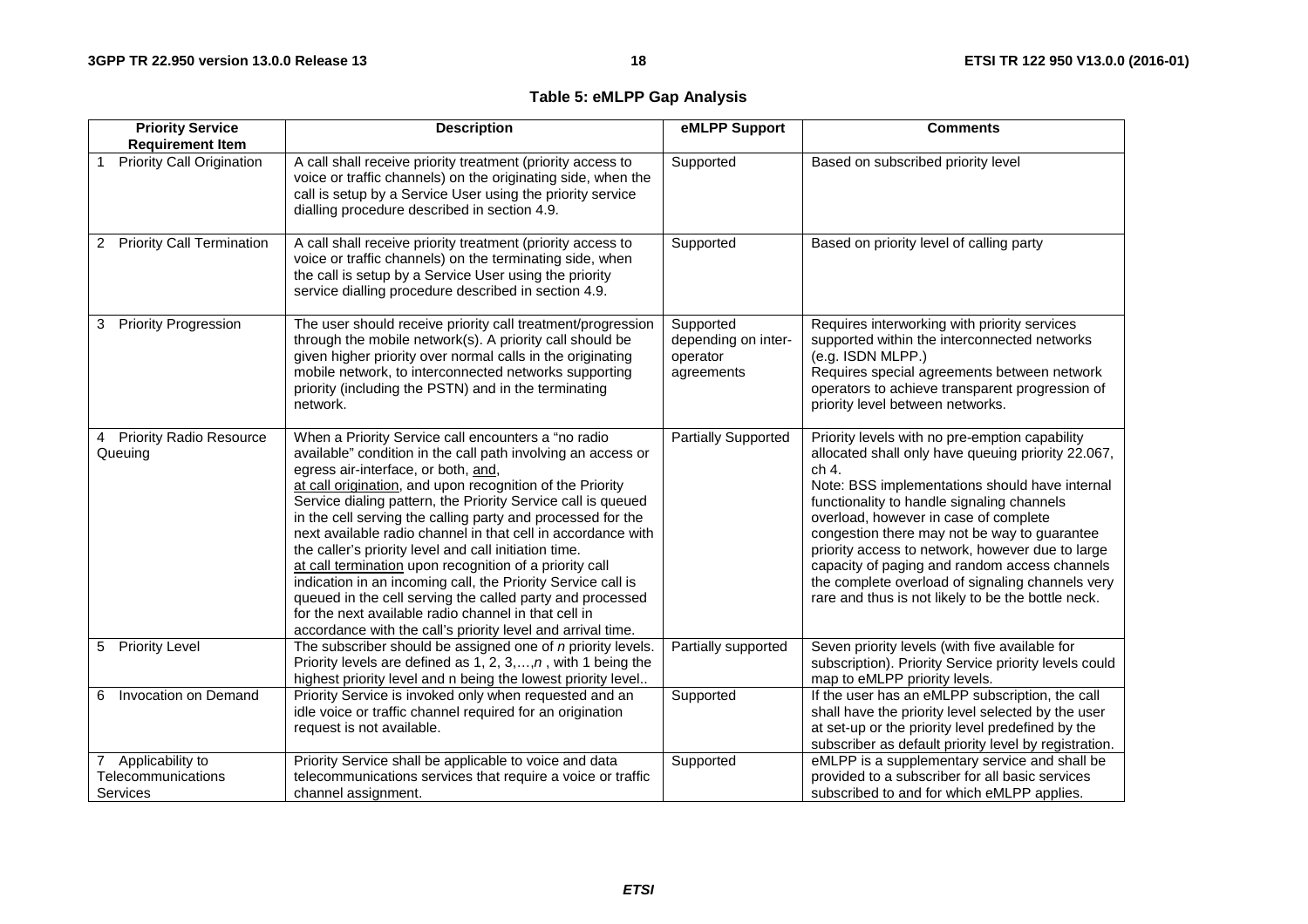| 8<br>Authorization                           | A subscriber invoking Priority Service on call origination is<br>authorized based on the caller's subscription. It should<br>also be possible for an additional second level of<br>authentication (e.g., by the use of PIN) to identify that the<br>user is authorized to make a priority call. In this case,<br>authorization of the subscriber may be realized by the<br>usage of a PIN. | Supported           | Priority level stored in the SIM.                                                                                                                                                                                                                                                                                     |
|----------------------------------------------|--------------------------------------------------------------------------------------------------------------------------------------------------------------------------------------------------------------------------------------------------------------------------------------------------------------------------------------------------------------------------------------------|---------------------|-----------------------------------------------------------------------------------------------------------------------------------------------------------------------------------------------------------------------------------------------------------------------------------------------------------------------|
| <b>Priority Service service</b><br>9<br>code | Priority Service is manually requested by adding on the Priority<br>Service service code to the origination request.                                                                                                                                                                                                                                                                       | Partially supported | The exact MMI proposed is not supported.<br>The MMI supported by eMLPP is specified in<br>22.030. The service code is 75.                                                                                                                                                                                             |
| 10 Roaming                                   | Priority Service shall be supported during roaming when the<br>roaming network supports Priority Service.                                                                                                                                                                                                                                                                                  | Supported           | eMLPP is applicable in case of roaming, if<br>supported by the related networks.                                                                                                                                                                                                                                      |
| 11 Handover                                  | Priority Service shall be supported during handover.                                                                                                                                                                                                                                                                                                                                       | Partially supported | When pre-emption applies, at handover to a<br>congested cell, higher priority calls shall replace<br>those of the lowest priority. The pre-empted user<br>shall receive an indication for congestion as<br>defined in GSM 02.40.                                                                                      |
| 12 Priority Service charging<br>data record  | The system should record the following Priority Service<br>charging data information, in addition to non-Priority<br>Service CDR information:<br>Priority Service invocation attempts,<br>Call legs (origination and/or termination) on which Priority<br>Service was used to gain access to the radio channel.<br>Recording of appropriate Priority Service information.                  | Supported           | TS 22.067 ch 5.11. The utilized precedence level<br>shall be able to be extracted from the event<br>records if different from the default precedence<br>level.                                                                                                                                                        |
| 13 Priority Trunk Queuing                    | Priority Service shall be able to support queuing of Priority<br>Service calls for trunk resources.                                                                                                                                                                                                                                                                                        | Not supported       | eMLPP Stage 2, TS 23.067 ch 4, items c. and d.<br>refer to "contention in gaining terrestrial<br>resources," which may be interpreted as referring<br>to Trunk Queuing. However, neither the Stage 1<br>(TS 22.067) nor the Stage 3 (TS 24.067) has any<br>additional specification associated with trunk<br>queuing. |
| 14 Coexistence with eMLPP                    | As a service provider option, it shall be possible to offer<br>Priority Service and eMLPP within the same network, but<br>not to the same user.                                                                                                                                                                                                                                            | Not supported       |                                                                                                                                                                                                                                                                                                                       |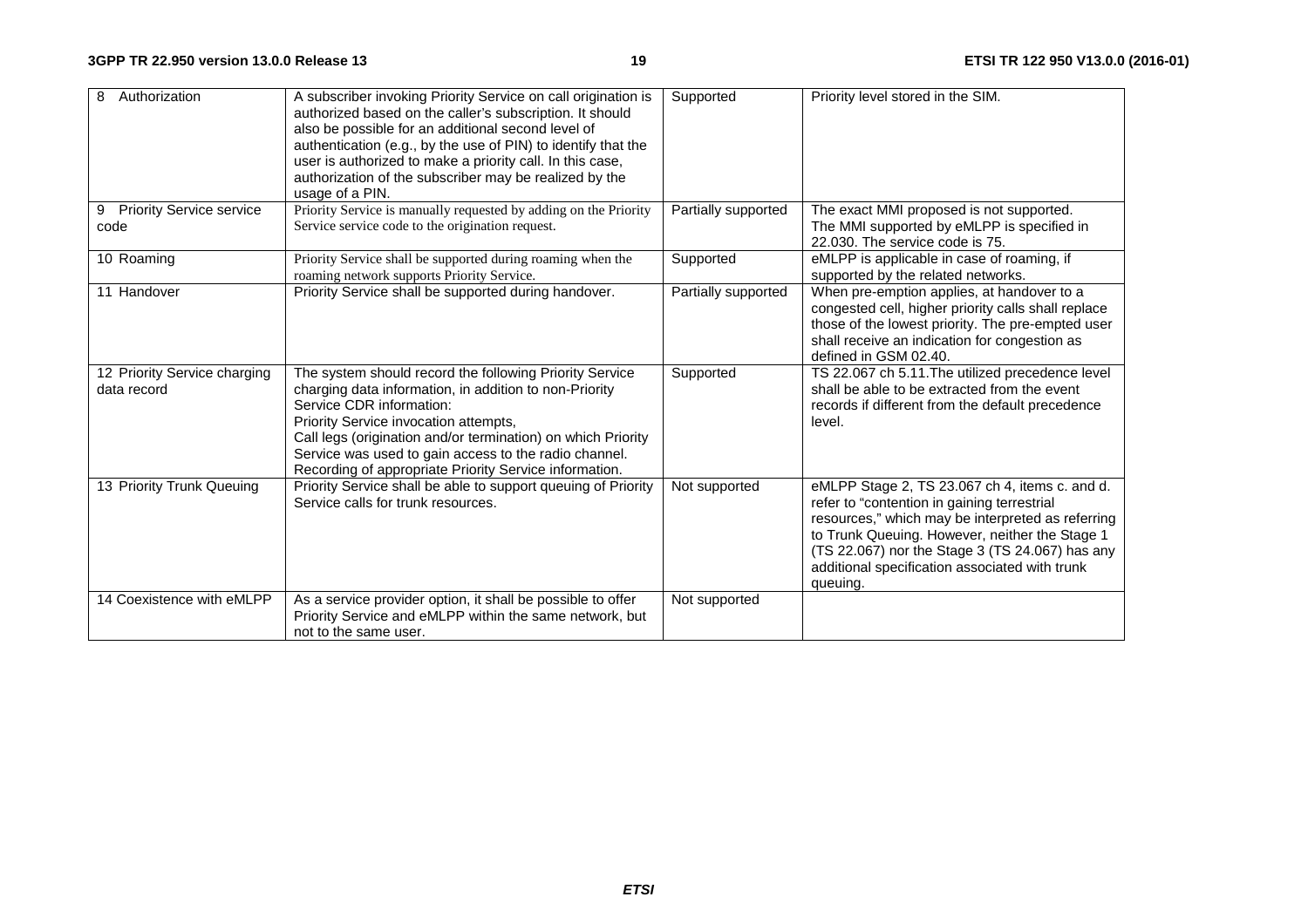## 6.3 Subscriber Identity Module (SIM) Specifications

Release 1998:

- GSM 11.11 v7.6.1, Specification of the Subscriber Identity Module Mobile Equipment (SIM ME) interface; Release 1998;
- GSM 04.08 v7.13.0, Mobile Radio Interface Layer 3 Specification; Release 1998;
- GSM 11.14, Specification of the SIM Application Toolkit for the Subscriber Identity Module Mobile Equipment (SIM - ME) interface

Release 1999:

- 3GPP TS 11.11 v8.5.0, Specification of the Subscriber Identity Module Mobile Equipment (SIM ME) interface; Release 1999;
- 3GPP TS 24.008 v. 3.11.0, Mobile radio interface layer 3 specification; Core Network Protocols Stage 3; Release 1999;
- GSM 11.14, Specification of the SIM Application Toolkit for the Subscriber Identity Module Mobile Equipment (SIM - ME) interface

Release 4:

- 3GPP TS 51.011 v4.1.0, Specification of the Subscriber Identity Module Mobile Equipment (SIM ME) interface; Release 4;
- 3GPP TS 24.008 v. 4.4.0, Mobile radio interface layer 3 specification; Core Network Protocols Stage 3; Release 4;
- 3GPP TS 31.102, Characteristics of the USIM Application;
- 3GPP TS 31.111, USIM Application Toolkit (USAT)

### 6.3.1 Summary of SIM-based Capabilities

The SIM specifications address the allocation and administration of *Access Control Classes* for control of Service Accessibility.

All mobile stations with an inserted SIM are members of one out of 10 access classes numbered 0 to 9. In addition, mobile stations may be members of one or more out of 5 special access classes (access classes 11 to 15). Both the regular as well as the special access class number are stored in the SIM. The access control class is a parameter to control the RACH utilization. The first 10 Access Control Classes (0-9) are randomly allocated to normal subscribers; and the top 5 classes (11-15) are allocated to specific high priority users.

The system information messages on the BCCH broadcast the list of authorized access classes and authorized special access classes in the system information messages, and whether emergency calls are allowed in the cell to all mobile stations or only to the members of authorized special access classes.

If the establishment cause for the request of the MM sub-layer is not "emergency call", access to the network is allowed if and only if the mobile station is a member of at least one authorized:

- access class; or
- special access class.

If the establishment cause for the request of the MM sub-layer is "emergency call", access to the network is allowed if and only if:

- emergency calls are allowed to all mobile stations in the cell; or
- the mobile station is a member of at least one authorized special access class.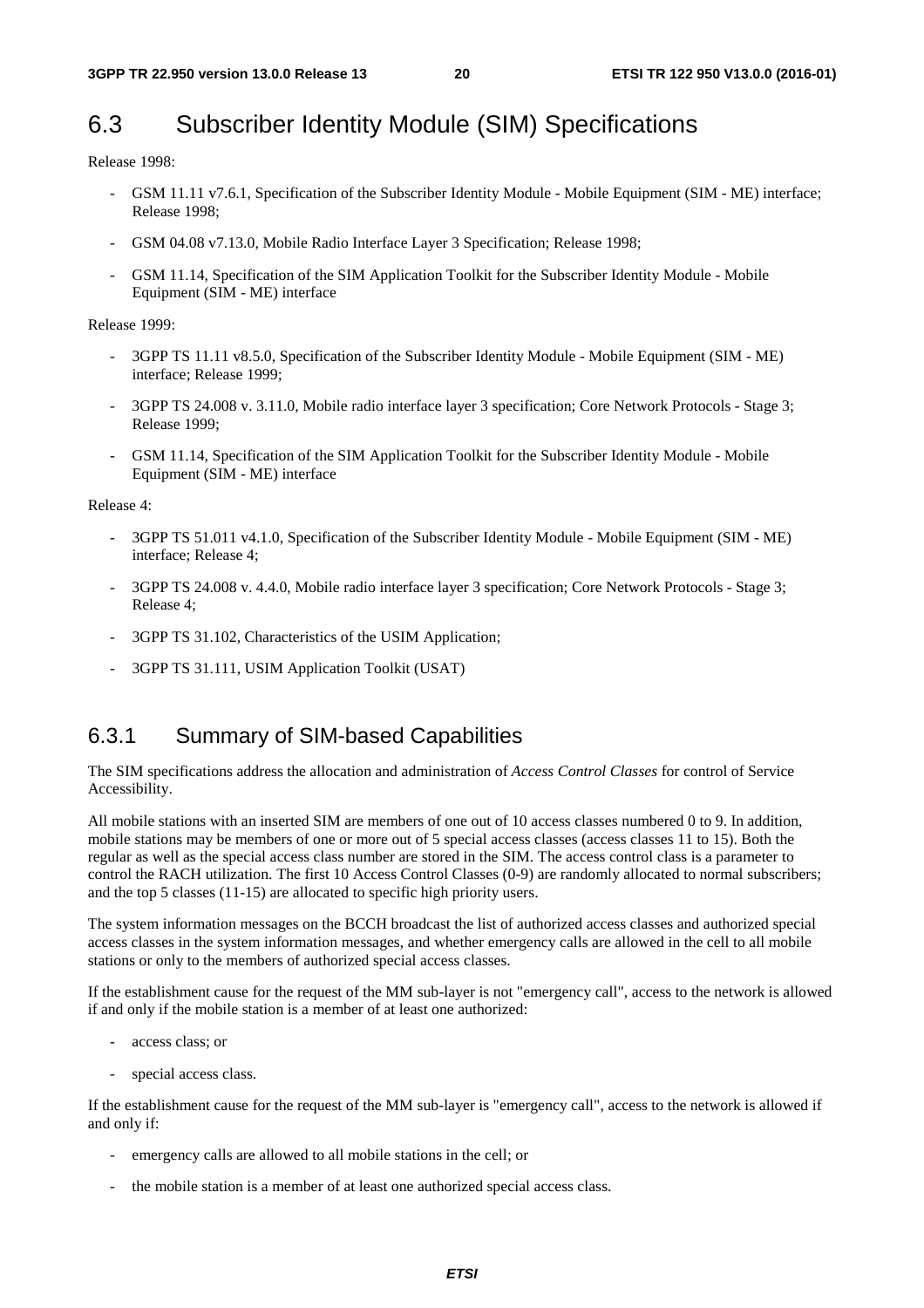Access Control is designed to suppress not only the ability of non-priority end users to seize traffic channels, but also the ability of those end users to use signaling channels for call attempts. Access Control class cannot be updated by the end-user, but by the operator and/or another authorized body. The information i.e., the access class field can be updated either over the air (with caution) or via SIM Toolkit. Security and authentication mechanism for the update of access control class need to be further investigated.

### 6.3.2 Support for Priority Service

The following table identifies SIM based support for Priority Service.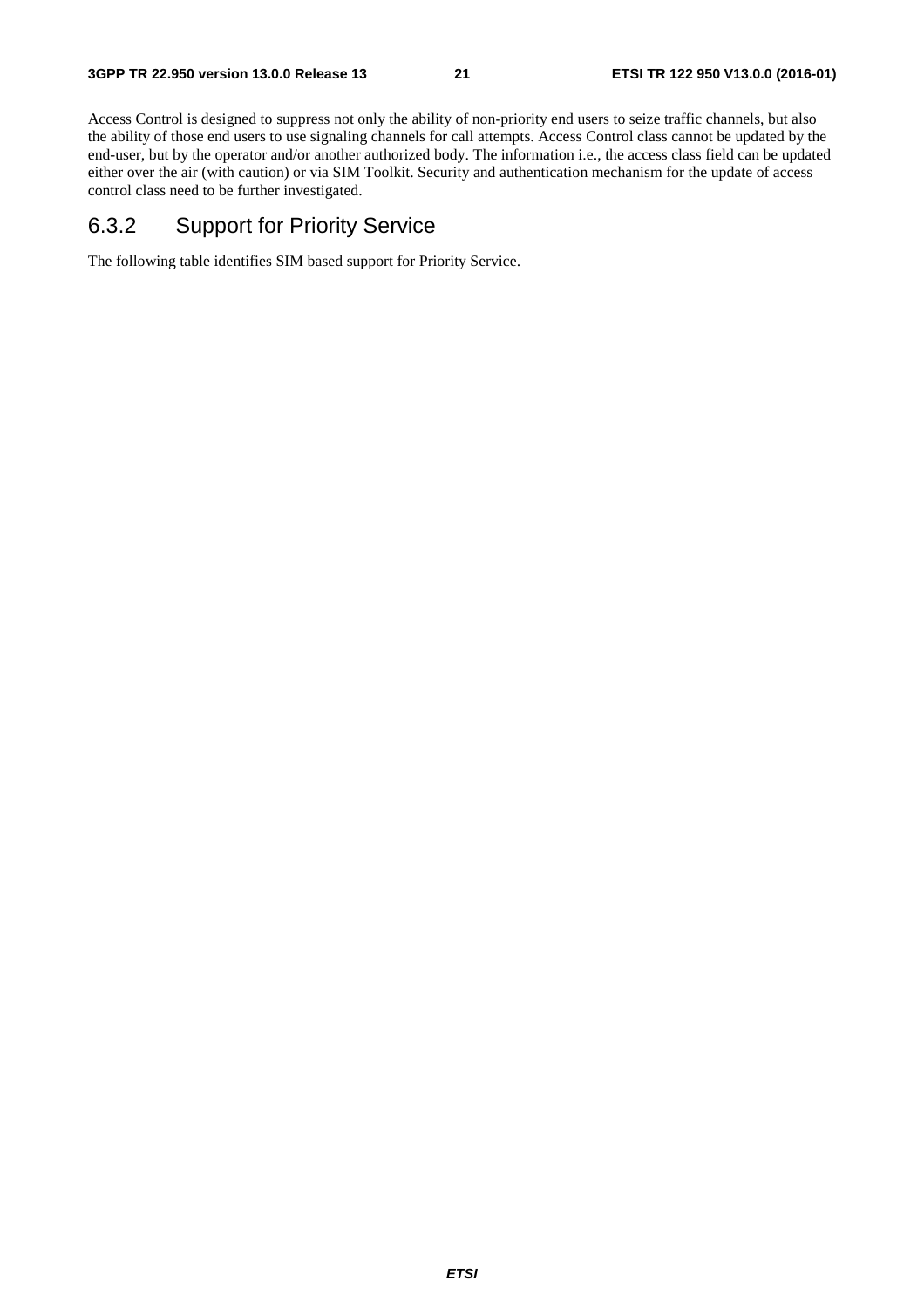### **Table 6: SIM Gap Analysis**

| <b>Priority Service</b><br><b>Requirement Item</b>       | <b>Description</b>                                                                                                                                                                                                                                                                                                                                                                                                                                                                                                                                                                                                                                                                                                                                                                             | <b>SIM Support</b>         | <b>Comments</b>                                                                                                                                                                                                    |
|----------------------------------------------------------|------------------------------------------------------------------------------------------------------------------------------------------------------------------------------------------------------------------------------------------------------------------------------------------------------------------------------------------------------------------------------------------------------------------------------------------------------------------------------------------------------------------------------------------------------------------------------------------------------------------------------------------------------------------------------------------------------------------------------------------------------------------------------------------------|----------------------------|--------------------------------------------------------------------------------------------------------------------------------------------------------------------------------------------------------------------|
| <b>Priority Call Origination</b>                         | A call shall receive priority treatment (priority access to<br>voice or traffic channels) on the originating side, when<br>the call is setup by a Service User using the priority<br>service dialling procedure described in section 4.9.                                                                                                                                                                                                                                                                                                                                                                                                                                                                                                                                                      | Supported                  |                                                                                                                                                                                                                    |
| <b>Priority Call Termination</b><br>$\overline{2}$       | A call shall receive priority treatment (priority access to<br>voice or traffic channels) on the terminating side, when<br>the call is setup by a Service User using the priority<br>service dialling procedure described in section 4.9.                                                                                                                                                                                                                                                                                                                                                                                                                                                                                                                                                      | Supported                  |                                                                                                                                                                                                                    |
| <b>Priority Progression</b><br>3                         | The user should receive priority call<br>treatment/progression through the mobile network(s). A<br>priority call should be given higher priority over normal<br>calls in the originating mobile network, to interconnected<br>networks supporting priority (including the PSTN) and in<br>the terminating network.                                                                                                                                                                                                                                                                                                                                                                                                                                                                             | Not supported              |                                                                                                                                                                                                                    |
| <b>Priority Radio Resource</b><br>4<br>Queuing           | When a Priority Service call encounters a "no radio<br>available" condition in the call path involving an access<br>or egress air-interface, or both, and,<br>at call origination, and upon recognition of the Priority<br>Service dialing pattern, the Priority Service call is queued<br>in the cell serving the calling party and processed for the<br>next available radio channel in that cell in accordance<br>with the caller's priority level and call initiation time.<br>at call termination upon recognition of a priority call<br>indication in an incoming call, the Priority Service call is<br>queued in the cell serving the called party and processed<br>for the next available radio channel in that cell in<br>accordance with the call's priority level and arrival time. | Not supported              |                                                                                                                                                                                                                    |
| 5 Priority Level                                         | The subscriber should be assigned one of $n$ priority<br>levels. Priority levels are defined as $1, 2, 3, \ldots, n$ , with 1<br>being the highest priority level and n being the lowest<br>priority level                                                                                                                                                                                                                                                                                                                                                                                                                                                                                                                                                                                     | Partially supported        | Ten (0-9) randomly allocated Access Classes.<br>Five (11-15) special classes. Enumeration of<br>special classes is not meant as a priority<br>sequence. PS priority levels could map to special<br>Access Classes. |
| Invocation on Demand<br>6                                | Priority Service is invoked only when requested and an<br>idle voice or traffic channel required for an origination<br>request is not available.                                                                                                                                                                                                                                                                                                                                                                                                                                                                                                                                                                                                                                               | <b>Partially Supported</b> | The user can insert a special SIM when he/she<br>needs to make a priority call.                                                                                                                                    |
| 7 Applicability to<br><b>Telecommunications Services</b> | Priority Service shall be applicable to voice and data<br>telecommunications services that require a voice or<br>traffic channel assignment.                                                                                                                                                                                                                                                                                                                                                                                                                                                                                                                                                                                                                                                   | Supported                  |                                                                                                                                                                                                                    |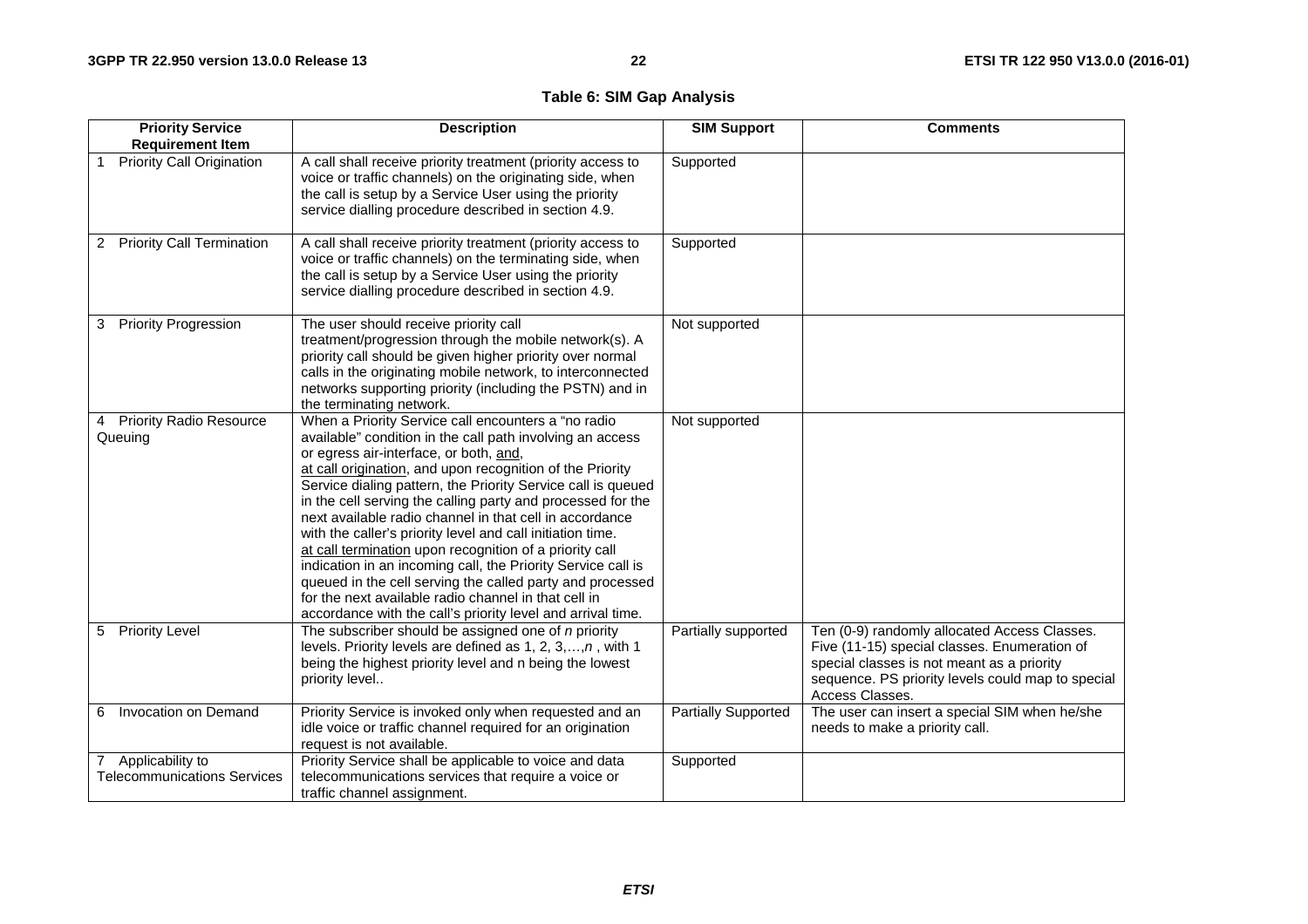| 8<br>Authorization                           | A subscriber invoking Priority Service on call origination<br>is authorized based on the caller's subscription. It should<br>also be possible for an additional second level of<br>authentication (e.g., by the use of PIN) to identify that the<br>user is authorized to make a priority call UE. In this case,<br>authorization of the subscriber may be realized by the<br>usage of a PIN. | Supported           | Access Classes stored in the SIM.                                                                                                                                                                                                  |
|----------------------------------------------|-----------------------------------------------------------------------------------------------------------------------------------------------------------------------------------------------------------------------------------------------------------------------------------------------------------------------------------------------------------------------------------------------|---------------------|------------------------------------------------------------------------------------------------------------------------------------------------------------------------------------------------------------------------------------|
| <b>Priority Service service</b><br>9<br>code | Priority Service is manually requested by adding on the<br>Priority Service service code to the origination request.                                                                                                                                                                                                                                                                          | Not supported       |                                                                                                                                                                                                                                    |
| 10 Roaming                                   | Priority Service shall be supported during roaming when the<br>roaming network supports Priority Service.                                                                                                                                                                                                                                                                                     | Partially supported | Access classes 0-9 pertain to Home and Visited<br>PLMN <sub>S</sub> .<br>Access classes 11 and 15 pertain to Home<br>PLMN only.<br>Access classes 12, 13, and 14 pertain to <b>Home</b><br>and Visited PLMNs of home country only. |
| 11 Handover                                  | Priority Service shall be supported during handover.                                                                                                                                                                                                                                                                                                                                          | Not supported       |                                                                                                                                                                                                                                    |
| 12 Priority Service charging<br>data record  | The system should record the following Priority Service<br>charging data information, in addition to non-Priority<br>Service CDR information:<br>Priority Service invocation attempts,<br>Call legs (origination and/or termination) on which<br>Priority Service was used to gain access to the radio<br>channel.<br>Recording of appropriate Priority Service information.                  | Not supported       |                                                                                                                                                                                                                                    |
| 13 Priority Trunk Queuing                    | Priority Service shall be able to support queuing of<br>Priority Service calls for trunk resources.                                                                                                                                                                                                                                                                                           | Not supported       |                                                                                                                                                                                                                                    |
| 14 Coexistence with eMLPP                    | As a service provider option, it shall be possible to offer<br>Priority Service and eMLPP within the same network, but<br>not to the same user.                                                                                                                                                                                                                                               | Not supported       |                                                                                                                                                                                                                                    |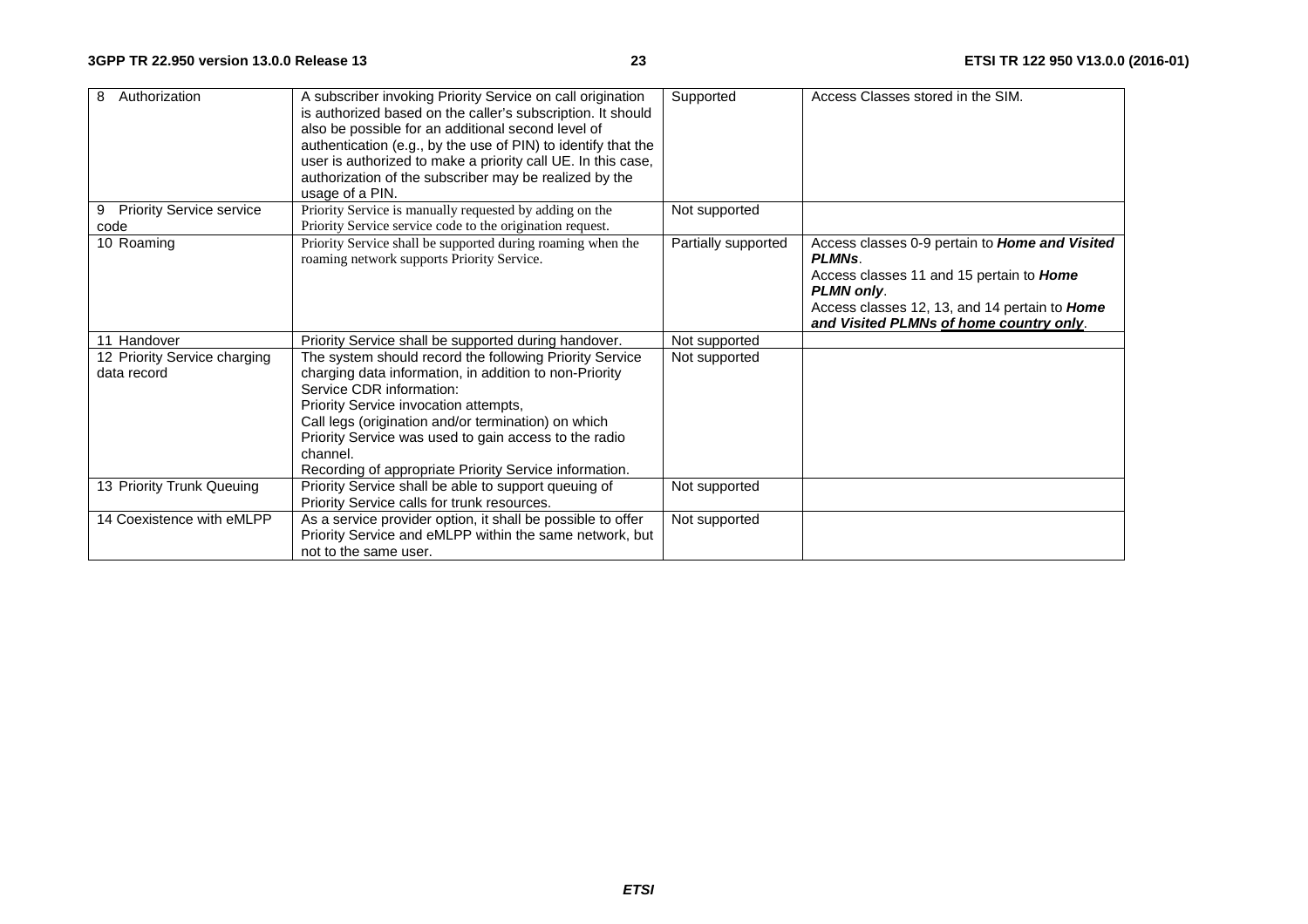## 6.4 Assignment request Priority Information Element

Priority Information Element (PIE) is specified in 3GPP TS 08.08 [19], [20], [21] and 3GPP TS 25.413 [22], [23]. The term used for the *Assignment request Priority Information Element* in Release 4 is *Allocation/Retention Priority*.

### 6.4.1 Summary and coding of Priority Information Element Capabilities

This element indicates the priority of the assignment request in A and Iu interface. Following information may be included in IE:

- priority level of the request (levels 1-14),
- if the request can be queued,
- if the request may pre-empt an existing connection and
- if the request can be pre-empted by another request.

The management of priority levels is implementation dependent, under operator control.

Priority information IE is also used if the Network supports eMLPP: "The priority level of a call shall be determined by the MSC. Accordingly, the MSC shall request channel assignment with an indication of the priority level and the preemption capability of that call. For this the MSC shall use the priority message element as defined in GSM 08.08. Mapping of the priority information in this message element on the network specific eMLPP configuration shall be performed in the MSC. Queuing and resource pre-emption shall be performed accordingly if necessary." (23.067 [10])

|  |  |  |  | It is coded as follows [19]: |  |
|--|--|--|--|------------------------------|--|
|--|--|--|--|------------------------------|--|

|          | Element identifier |  |  |  |  |  |  |  |  |
|----------|--------------------|--|--|--|--|--|--|--|--|
|          | Length             |  |  |  |  |  |  |  |  |
| Priority |                    |  |  |  |  |  |  |  |  |

Octet 2 is a binary indication of the length of the rest of the element.

#### **Octet 3 is coded as follows:**

| snare | ימ<br>וטי |  | priority level | $\sim$<br>ua | nvi | nntat ? |  |
|-------|-----------|--|----------------|--------------|-----|---------|--|

Bit 8 is spare, set to 0

pci = Pre-emption Capability indicator (see note)

| this allocation request shall not pre-empt an existing connection |
|-------------------------------------------------------------------|
| this allocation request may pre-empt an existing connection       |

priority level: 6 5 4 3

| 6.54.3 |                                              |
|--------|----------------------------------------------|
| 0000   | spare                                        |
| 0001   | priority level $1 =$ highest priority        |
| 0010   | priority level $2 =$ second highest priority |
|        |                                              |
| 1110   | priority level $14 =$ lowest priority        |
| 1111   | priority not used                            |

 $qa =$  queuing allowed indicator

| $\Omega$ | queuing not allowed |
|----------|---------------------|
|          | queuing allowed     |

pvi = Pre-emption Vulnerability indicator (see note)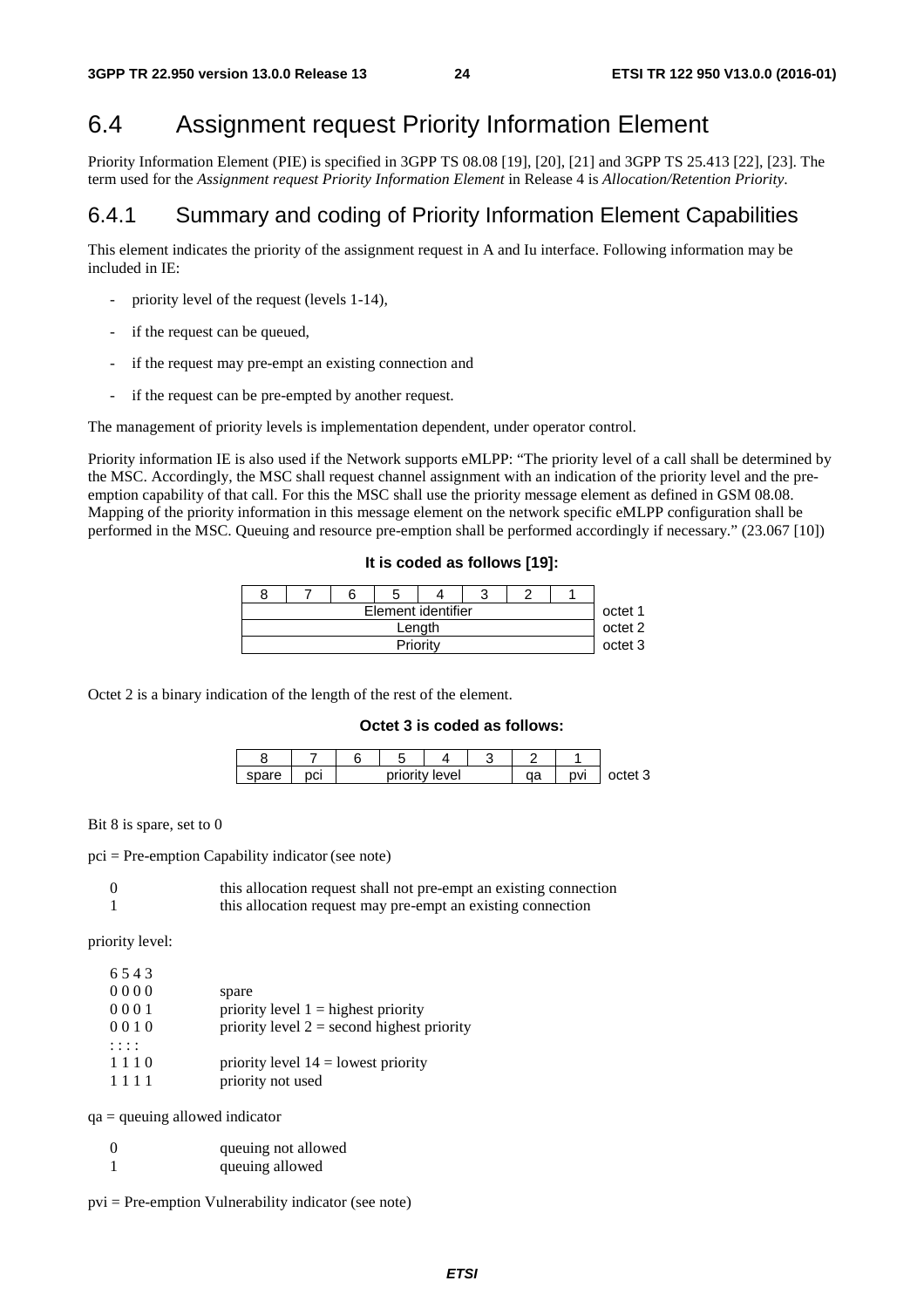- 0 this connection shall not be pre-empted by another allocation request 1 this connection might be pre-empted by another allocation request
- NOTE: Pre-emption Capability indicator applies to the allocation of resources for an event and as such it provides the trigger to the pre-emption procedures/processes of the BSS. Pre-emption Vulnerability indicator applies for the entire duration of a connection and as such indicates whether the connection is a target of the pre-emption procedures/processes of the BSS.

### 6.4.2 Support for Priority Service

The following table identifies Priority Information Element support for Priority Service.

Note that the 3GPP specifications do not explicitly define the use of Priority IE, e.g. the data that the setting of the Information Element fields could/should be based on. Since this information element was introduced quite early in the standards, Network Element vendors may have taken this IE into other than eMLPP uses, too. Therefore, mandating usage of these fields in 3GPP specifications in this regard could cause problems.

The table indicates issues that may be achieved with using Priority Information Element, requirements that can be fulfilled with MSC internal or other additional vendor specific functionality have been also identified. Note that vendor specific information or functionality is not needed over open interfaces, where only standardized information is used.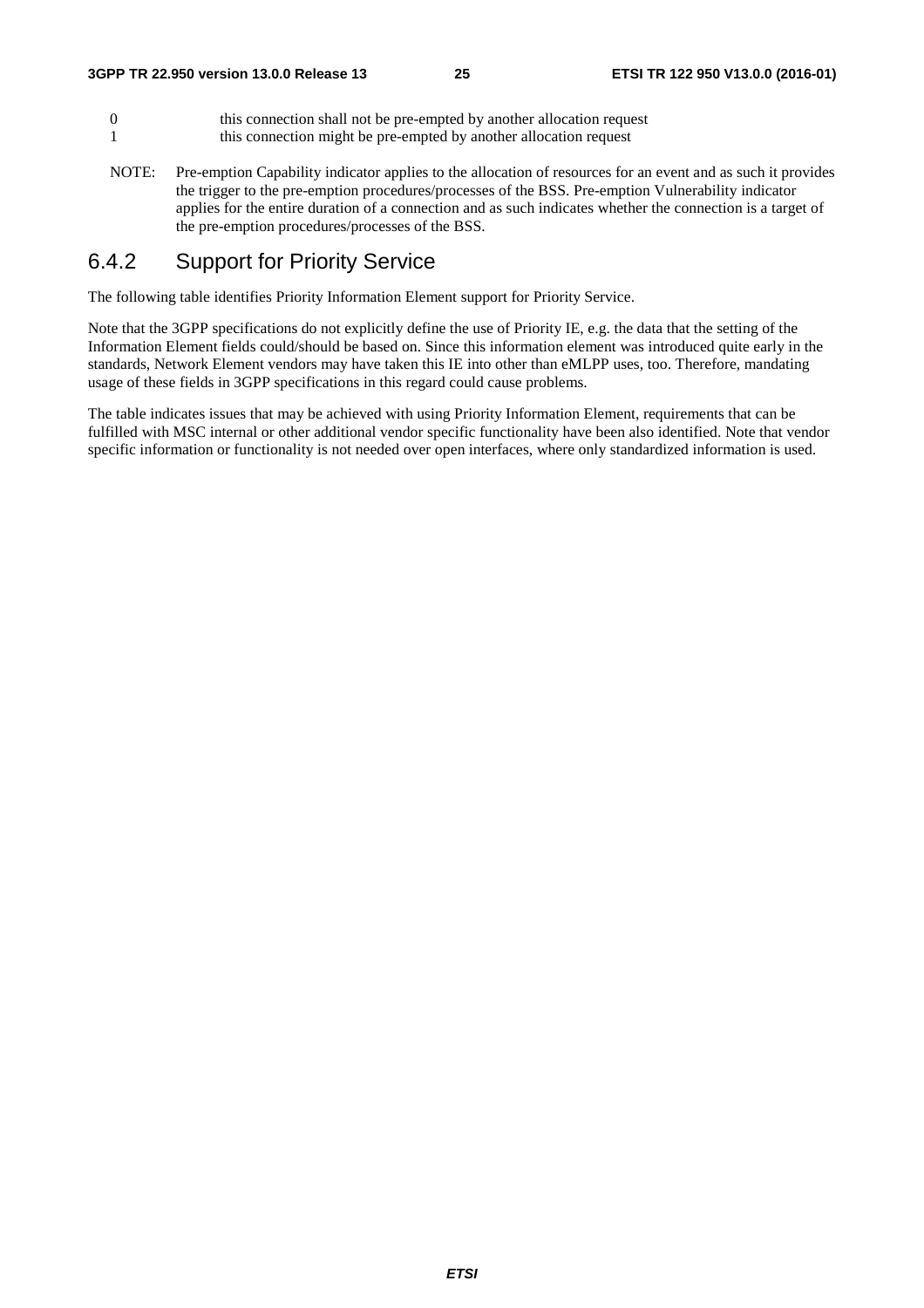### **Table 7: Priority Information Element Gap Analysis**

| <b>Priority Service</b><br><b>Requirement Item</b>          | <b>Description</b>                                                                                                                                                                                                                                                                                                                                                                                                                                                                                                                                                                                                                                                                                                                                                                             | <b>PIE</b> support                         | <b>Comments</b>                                                                                                                                                                       |
|-------------------------------------------------------------|------------------------------------------------------------------------------------------------------------------------------------------------------------------------------------------------------------------------------------------------------------------------------------------------------------------------------------------------------------------------------------------------------------------------------------------------------------------------------------------------------------------------------------------------------------------------------------------------------------------------------------------------------------------------------------------------------------------------------------------------------------------------------------------------|--------------------------------------------|---------------------------------------------------------------------------------------------------------------------------------------------------------------------------------------|
| <b>Priority Call Origination</b>                            | A call shall receive priority treatment (priority access to<br>voice or traffic channels) on the originating side, when<br>the call is setup by a Service User using the priority<br>service dialling procedure described in section 4.9.                                                                                                                                                                                                                                                                                                                                                                                                                                                                                                                                                      | Supported                                  |                                                                                                                                                                                       |
| <b>Priority Call Termination</b><br>2                       | A call shall receive priority treatment (priority access to<br>voice or traffic channels) on the terminating side, when<br>the call is setup by a Service User using the priority<br>service dialling procedure described in section 4.9.                                                                                                                                                                                                                                                                                                                                                                                                                                                                                                                                                      | Supported                                  |                                                                                                                                                                                       |
| <b>Priority Progression</b><br>3                            | The user should receive priority call<br>treatment/progression through the mobile network(s). A<br>priority call should be given higher priority over normal<br>calls in the originating mobile network, to interconnected<br>networks supporting priority (including the PSTN) and in<br>the terminating network.                                                                                                                                                                                                                                                                                                                                                                                                                                                                             | <b>Not</b><br>supported/vendor<br>specific | Vendor specific functionality is needed to set<br>priorities for each leg. This may not be supported<br>in all interfaces or some nodes on path may not<br>have needed functionality. |
| <b>Priority Radio Resource</b><br>4<br>Queuing              | When a Priority Service call encounters a "no radio<br>available" condition in the call path involving an access<br>or egress air-interface, or both, and,<br>at call origination, and upon recognition of the Priority<br>Service dialing pattern, the Priority Service call is queued<br>in the cell serving the calling party and processed for the<br>next available radio channel in that cell in accordance<br>with the caller's priority level and call initiation time.<br>at call termination upon recognition of a priority call<br>indication in an incoming call, the Priority Service call is<br>queued in the cell serving the called party and processed<br>for the next available radio channel in that cell in<br>accordance with the call's priority level and arrival time. | Supported                                  |                                                                                                                                                                                       |
| <b>Priority Level</b><br>5                                  | The subscriber should be assigned one of $n$ priority<br>levels. Priority levels are defined as $1, 2, 3, \ldots, n$ , with 1<br>being the highest priority level and n being the lowest<br>priority level                                                                                                                                                                                                                                                                                                                                                                                                                                                                                                                                                                                     | Vendor specific                            | MMI used needs to be recognized by number<br>analysis.                                                                                                                                |
| Invocation on Demand<br>6.                                  | Priority Service is invoked only when requested and an<br>idle voice or traffic channel required for an origination<br>request is not available.                                                                                                                                                                                                                                                                                                                                                                                                                                                                                                                                                                                                                                               | Vendor specific                            | MMI used needs to be recognized by number<br>analysis.                                                                                                                                |
| Applicability to<br>7<br><b>Telecommunications Services</b> | Priority Service shall be applicable to voice and data<br>telecommunications services that require a voice or<br>traffic channel assignment.                                                                                                                                                                                                                                                                                                                                                                                                                                                                                                                                                                                                                                                   | Supported                                  |                                                                                                                                                                                       |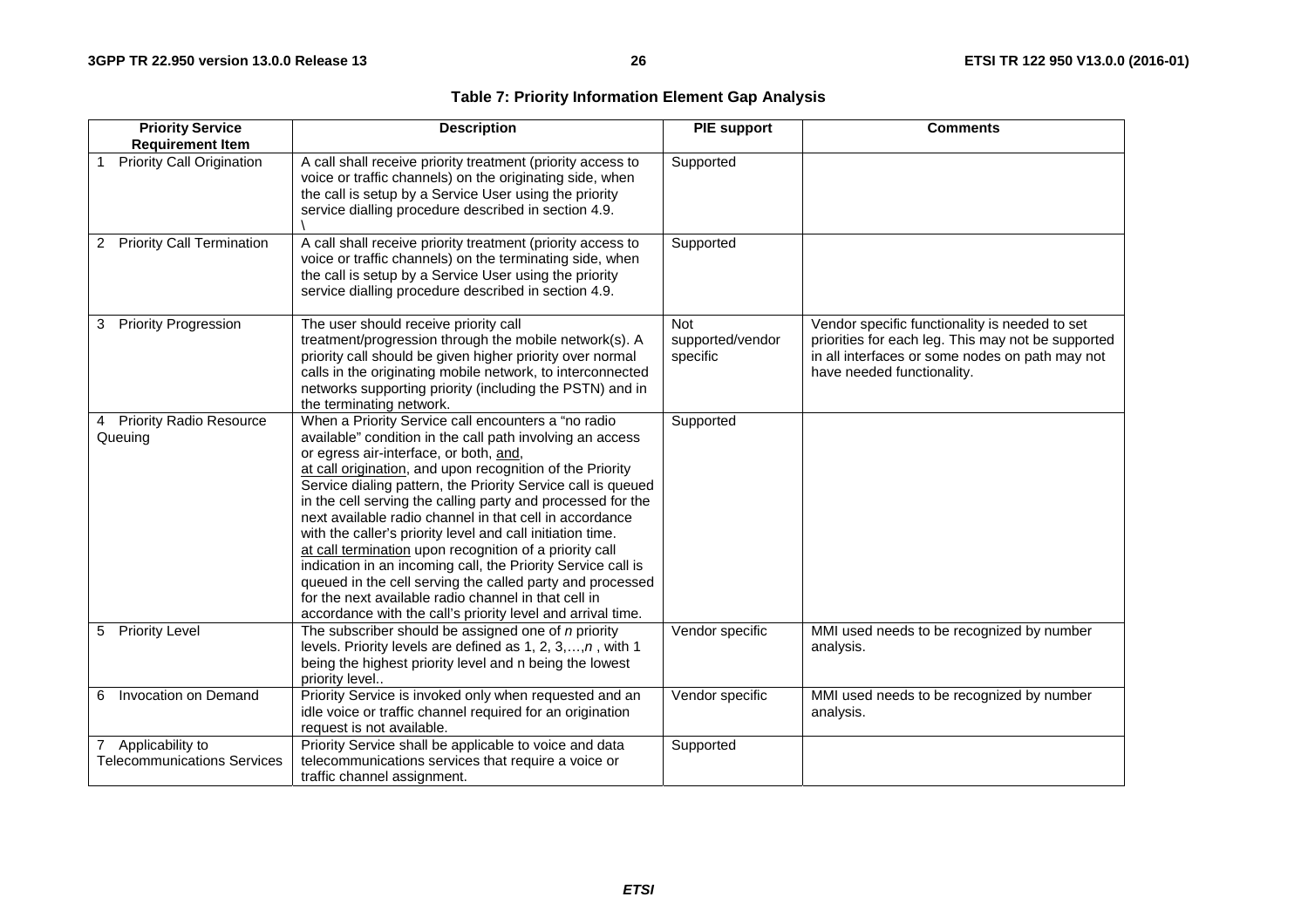| Authorization<br>8                   | A subscriber invoking Priority Service on call origination<br>is authorized based on the caller's subscription. It should<br>also be possible for an additional second level of<br>authentication (e.g., by the use of PIN) to identify that the<br>user is authorized to make a priority call. In this case,<br>authorization of the subscriber may be realized by the<br>usage of a PIN. | Vendor specific | MSC has various information from HLR like<br>Subscriber category, IMSI, etc. that can be used<br>to identify subscription. |
|--------------------------------------|--------------------------------------------------------------------------------------------------------------------------------------------------------------------------------------------------------------------------------------------------------------------------------------------------------------------------------------------------------------------------------------------|-----------------|----------------------------------------------------------------------------------------------------------------------------|
| <b>Priority Service service</b><br>9 | Priority Service is manually requested by adding on the                                                                                                                                                                                                                                                                                                                                    | Vendor specific | MMI used needs to be recognized by number                                                                                  |
| code                                 | Priority Service service code to the origination request.                                                                                                                                                                                                                                                                                                                                  |                 | analysis.                                                                                                                  |
| 10 Roaming                           | Priority Service shall be supported during roaming when                                                                                                                                                                                                                                                                                                                                    | Not supported / |                                                                                                                            |
|                                      | the roaming network supports Priority Service.                                                                                                                                                                                                                                                                                                                                             | Vendor specific |                                                                                                                            |
| 11 Handover                          | Priority Service shall be supported during handover.                                                                                                                                                                                                                                                                                                                                       | Supported       |                                                                                                                            |
| 12 Priority Service charging         | The system should record the following Priority Service                                                                                                                                                                                                                                                                                                                                    | Vendor specific |                                                                                                                            |
| data record                          | charging data information, in addition to non-Priority                                                                                                                                                                                                                                                                                                                                     |                 |                                                                                                                            |
|                                      | Service CDR information:                                                                                                                                                                                                                                                                                                                                                                   |                 |                                                                                                                            |
|                                      | Priority Service invocation attempts,                                                                                                                                                                                                                                                                                                                                                      |                 |                                                                                                                            |
|                                      | Call legs (origination and/or termination) on which                                                                                                                                                                                                                                                                                                                                        |                 |                                                                                                                            |
|                                      | Priority Service was used to gain access to the radio                                                                                                                                                                                                                                                                                                                                      |                 |                                                                                                                            |
|                                      | channel.                                                                                                                                                                                                                                                                                                                                                                                   |                 |                                                                                                                            |
|                                      | Recording of appropriate Priority Service information.                                                                                                                                                                                                                                                                                                                                     |                 |                                                                                                                            |
| 13 Priority Trunk Queuing            | Priority Service shall be able to support queuing of                                                                                                                                                                                                                                                                                                                                       | Not supported   |                                                                                                                            |
|                                      | Priority Service calls for trunk resources.                                                                                                                                                                                                                                                                                                                                                |                 |                                                                                                                            |
| 14 Coexistence with eMLPP            | As a service provider option, it shall be possible to offer                                                                                                                                                                                                                                                                                                                                | Not supported   |                                                                                                                            |
|                                      | Priority Service and eMLPP within the same network, but                                                                                                                                                                                                                                                                                                                                    |                 |                                                                                                                            |
|                                      | not to the same user.                                                                                                                                                                                                                                                                                                                                                                      |                 |                                                                                                                            |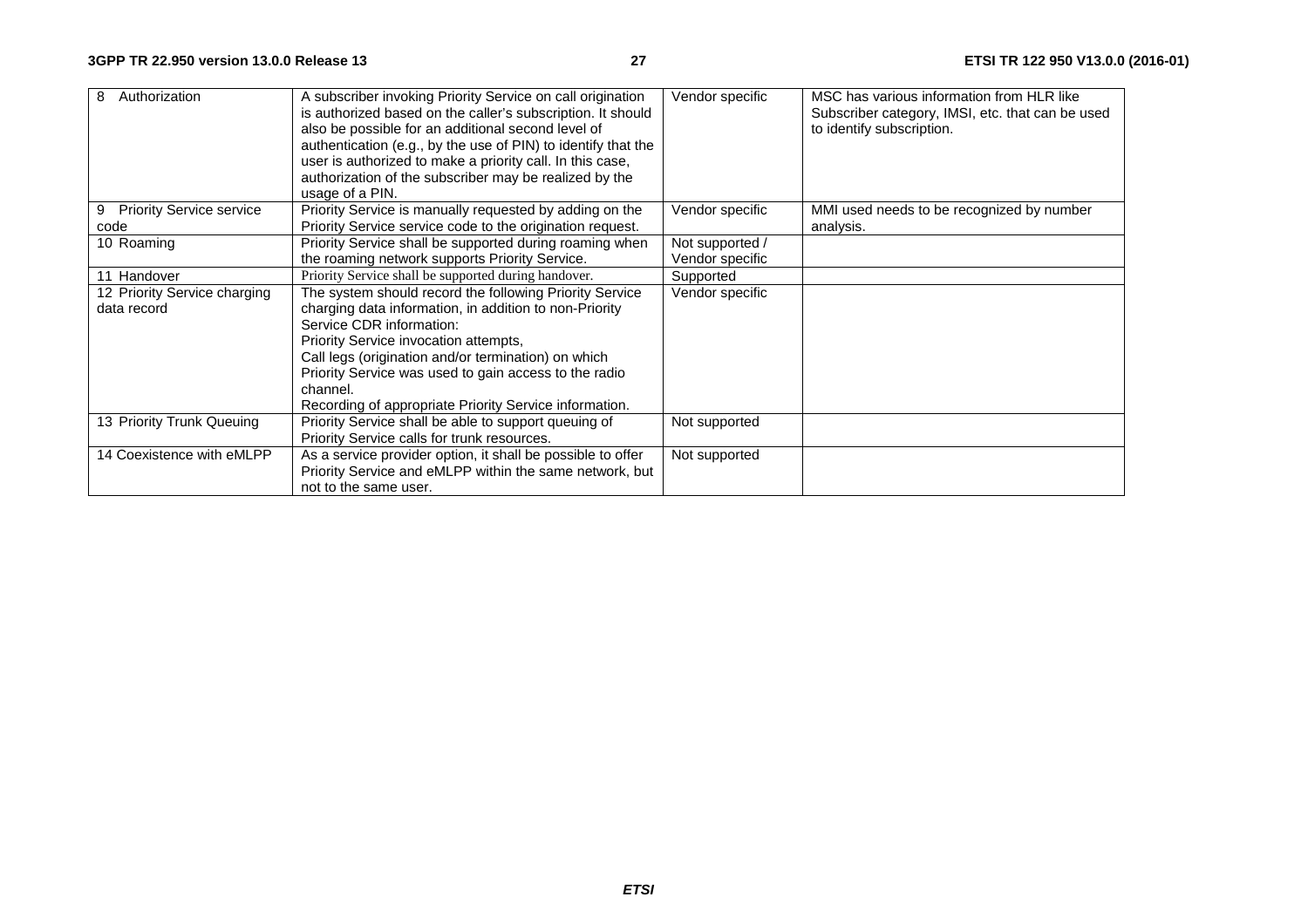## 7 Conclusions

The objectives of this Feasibility Study for Priority Service were to:

- 1. outline the high-level technical requirements for Priority Service,
- 2. identify existing 3GPP capabilities related to Priority Service,
- 3. perform a gap analysis to determine the extent existing 3GPP specifications can support these Priority Services requirements.

The following high-level requirements were identified to support Priority Service:

- 1 Priority Call Origination,
- 2 Priority Call Termination,
- 3 Priority Progression,
- 4 Priority Radio Resource Queuing,
- 5 Priority Level,
- 6 Invocation on Demand,
- 7 Applicability to Telecommunications Services,
- 8 Authorization,
- 9 Priority Service service code,
- 10 Priority Service supported during roaming,
- 11 Priority Service supported during handover,
- 12 Priority Service charging data record,
- 13 Priority Trunk Queuing,
- 14 Coexistence with eMLPP.

The following primary 3GPP capabilities were identified to support Priority Service:

- 1 Service Accessibility,
- 2 Enhanced Multi-Level Precedence and Pre-emption (eMLPP),
- 3 Subscriber Identity Module (SIM) Specifications,
- 4 Priority Information Element.

The following table summarizes the mapping of the high-level requirements to 3GPP Specifications: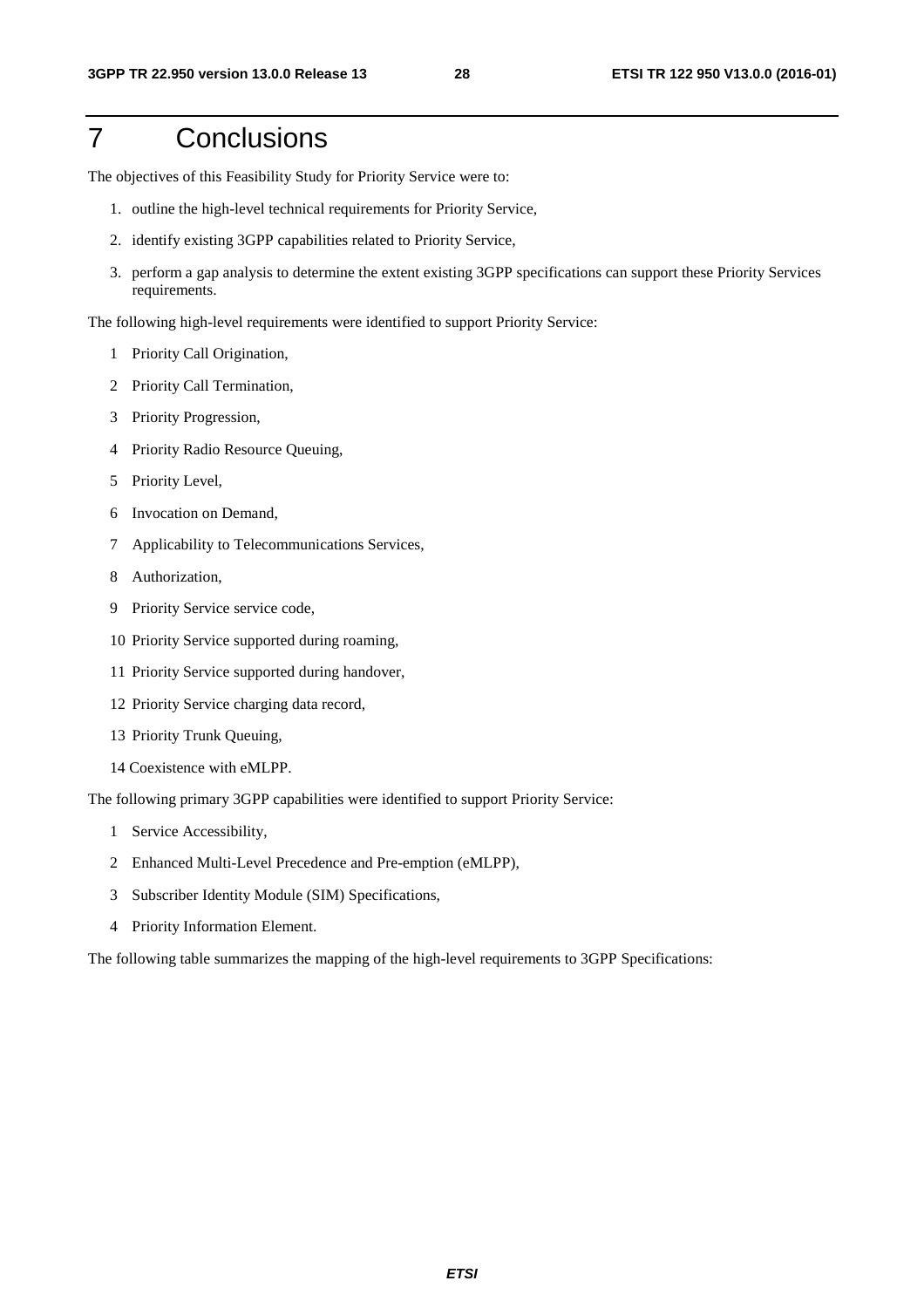| <b>High-level Requirement</b><br>Specification                    |                                           |                                           |                            |                                      |  |  |  |
|-------------------------------------------------------------------|-------------------------------------------|-------------------------------------------|----------------------------|--------------------------------------|--|--|--|
|                                                                   | 3G TS 22.011,<br>Service<br>Accessibility | 3G TS 22.067,<br>23.067, 24.067,<br>eMLPP | 3G TS 11.11,<br><b>SIM</b> | 3G TS 08.08,<br>25.413. PIE          |  |  |  |
| R.1 - Priority Call<br>Origination                                | $\sqrt{}$ (= Supported)                   | $\sqrt{}$                                 | V                          | $\sqrt{ }$                           |  |  |  |
| R.2 - Priority Call<br>Termination                                | $\sqrt{}$                                 | $\sqrt{}$                                 | $\sqrt{}$                  | $\sqrt{}$                            |  |  |  |
| R.3 - Priority Progression                                        | $NS (=Not)$<br>Supported)                 | $\sqrt{ }$                                | <b>NS</b>                  | NS or VS<br>$($ =vendor<br>specific) |  |  |  |
| R.4 - Priority Radio<br><b>Resource Queuing</b>                   | <b>NS</b>                                 | $PS (= Partially$<br>Supported)           | <b>NS</b>                  | $\sqrt{ }$                           |  |  |  |
| R.5 - Priority Level                                              | <b>PS</b>                                 | PS                                        | <b>PS</b>                  | VS                                   |  |  |  |
| $R.6 - Invection on$<br>Demand                                    | <b>NS</b>                                 | $\sqrt{}$                                 | <b>PS</b>                  | <b>VS</b>                            |  |  |  |
| $R.7 -$ Applicability to<br>Telecommunications<br><b>Services</b> | $\sqrt{ }$                                | $\sqrt{ }$                                | $\sqrt{ }$                 | $\sqrt{ }$                           |  |  |  |
| $R.8 -$ Authorization                                             | $\sqrt{ }$                                | $\sqrt{ }$                                | V                          | <b>VS</b>                            |  |  |  |
| R.9 - Priority Service<br>service code                            | <b>NS</b>                                 | PS                                        | <b>NS</b>                  | VS                                   |  |  |  |
| $R.10 - Roaming$                                                  | $\overline{PS}$                           | $\sqrt{}$                                 | <b>PS</b>                  | NS/VS                                |  |  |  |
| $R.11 - H$ andover                                                | <b>NS</b>                                 | <b>PS</b>                                 | <b>NS</b>                  | $\sqrt{ }$                           |  |  |  |
| R.12 - Priority Service<br>charging data record                   | <b>NS</b>                                 | $\sqrt{}$                                 | <b>NS</b>                  | VS                                   |  |  |  |
| $\overline{R.13}$ – Priority Trunk<br>Queuing                     | <b>NS</b>                                 | <b>NS</b>                                 | <b>NS</b>                  | <b>NS</b>                            |  |  |  |
| $R.14 - Coexistence$ with<br>eMLPP                                | <b>NS</b>                                 | <b>NS</b>                                 | <b>NS</b>                  | <b>NS</b>                            |  |  |  |

### **Table 8: Mapping of High-level Priority Service Requirements to 3GPP Specifications**

Based on the analysis in this Feasibility Study, most of the high-level requirements for Priority Service can be supported through the use of Access Control, eMLPP, A/Iu Priority element, and SIM-based capabilities. The "authorization by PIN" requirement could be supported by a handset-based solution and not a network-based solution.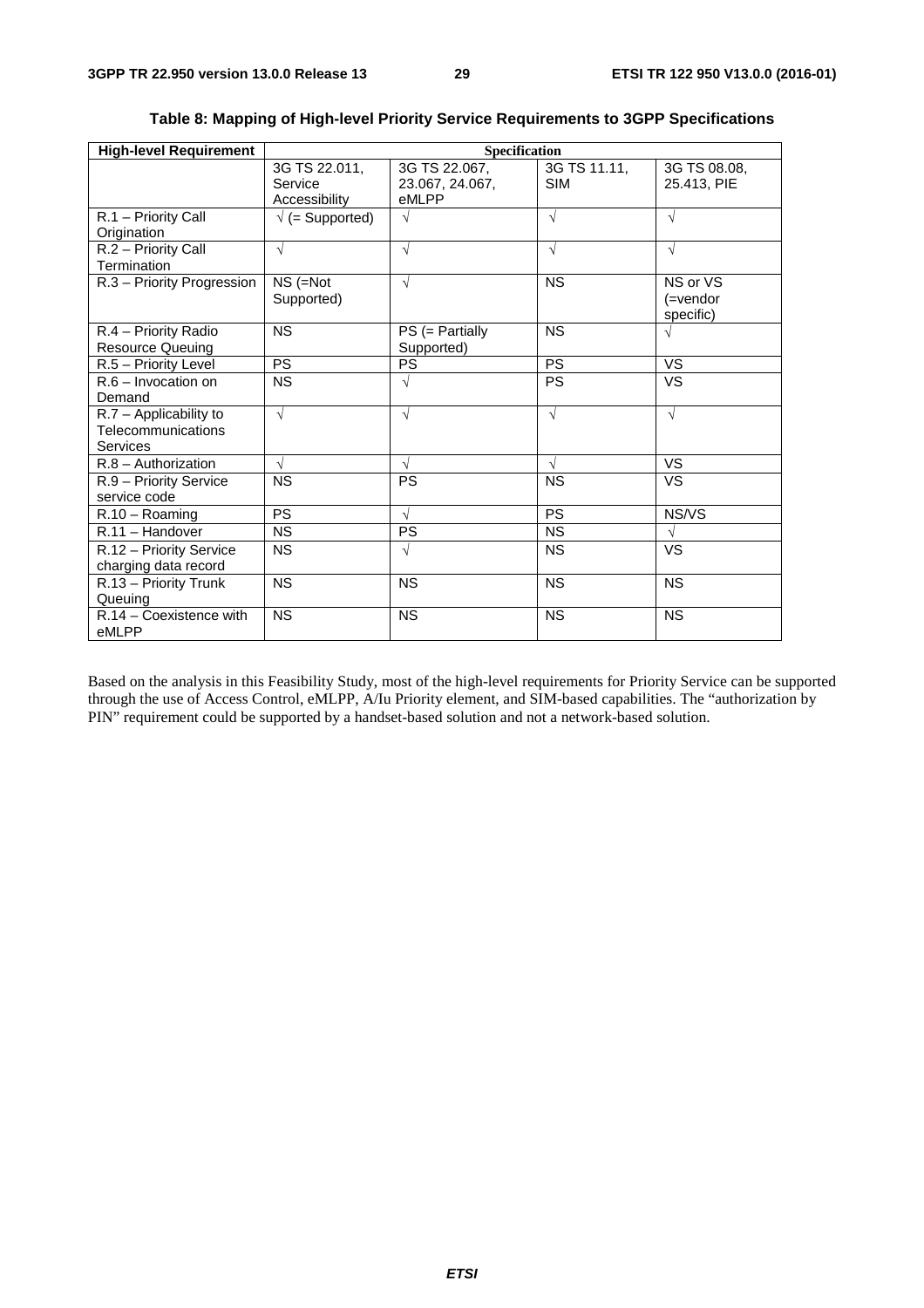## Annex A (Informative): Regional Priority Service Requirements

Annexes are labeled A, B, C, etc. and are "informative" (3G TRs are informative documents by nature).

### United States Regional Requirements

For the United States, the top 5 priority levels are described in table 1.

| <b>Priority</b><br>Level | <b>Responsibility</b> | <b>Qualifying Criteria</b>                                                                                                                                 |
|--------------------------|-----------------------|------------------------------------------------------------------------------------------------------------------------------------------------------------|
|                          | Executive             | Users who qualify for the Executive Leadership and Policy Makers priority                                                                                  |
|                          | Leadership and        | will be assigned Priority 1. A limited number of PLMN technicians who are                                                                                  |
|                          | <b>Policy Makers</b>  | essential to restoring the PLMN networks shall also receive this highest                                                                                   |
|                          |                       | priority treatment. Wireless carrier may assign Priority 1 to its technicians                                                                              |
|                          |                       | with operational responsibilities.                                                                                                                         |
| $\mathfrak{D}$           | Disaster Response /   | Users who qualify for the Disaster Response/Military Command and Control                                                                                   |
|                          | Military Command      | priority will be assigned Priority 2. Individuals eligible for Priority 2 include                                                                          |
|                          | and Control           | personnel key to managing the initial response to an emergency at the local,                                                                               |
|                          |                       | State, regional and Federal levels. Personnel selected for this priority should                                                                            |
|                          |                       | be responsible for ensuring the viability or reconstruction of the basic                                                                                   |
|                          |                       | infrastructure in an emergency area. In addition, personnel essential to the<br>continuity of government and national security functions (e.g., conducting |
|                          |                       | international affairs and intelligence activities) are included.                                                                                           |
| 3                        | Public Health,        | Users who qualify for the Public Health, Safety, and Law Enforcement                                                                                       |
|                          | Safety, and Law       | Command priority will be assigned Priority 3. Eligible for this priority are                                                                               |
|                          | Enforcement           | individuals who direct operations critical to life, property, and maintenance of                                                                           |
|                          | Command               | law and order immediately following an event.                                                                                                              |
| $\overline{4}$           | Public Services/      | Users who qualify for the Public Services/Utilities and Public Welfare priority                                                                            |
|                          | Utilities and Public  | will be assigned Priority 4. Eligible for this priority are those users whose                                                                              |
|                          | Welfare               | responsibilities include managing public works and utility infrastructure                                                                                  |
|                          |                       | damage assessment and restoration efforts and transportation to accomplish                                                                                 |
|                          |                       | emergency response activities.                                                                                                                             |
| 5                        | Disaster Recovery     | Users who qualify for the Disaster Recovery priority will be assigned Priority                                                                             |
|                          |                       | 5. Eligible for this priority are those individuals responsible for managing a                                                                             |
|                          |                       | variety of recovery operations after the initial response has been                                                                                         |
|                          |                       | accomplished.                                                                                                                                              |

#### **Table A-1: Priorities for NS/EP Users**

Note: For US networks, these 5 priority levels are assigned by Office of the Manager, National Communications System (OMNCS) to key National Security and Emergency Preparedness (NS/EP) personnel in leadership positions.

In addition, the following Use Cases have been identified:

- 1. Priority Service should be ubiquitous. This requirement means that any authorized user should be able to make a priority call using any UE and that the authorization is "tied" to the user and not the UE.
	- a. If, in the short term, having a special UE expedites the fielding of this service, this is an acceptable approach for initial service. However, if the device contains the authorization, there must be a userinvolved authentication (e.g., PIN) to prevent misuse or abuse by an un-authorized person.
	- b. Initial service might have technology dependent implementations that include differing invocation sequences and man-machine interfaces (MMI). While this might be acceptable in the short-term, a migration needs to be planned to achieve a uniform invocation sequence and a single MMI that supports the ability for any authorized user to invoke priority service on any UE, regardless of technology.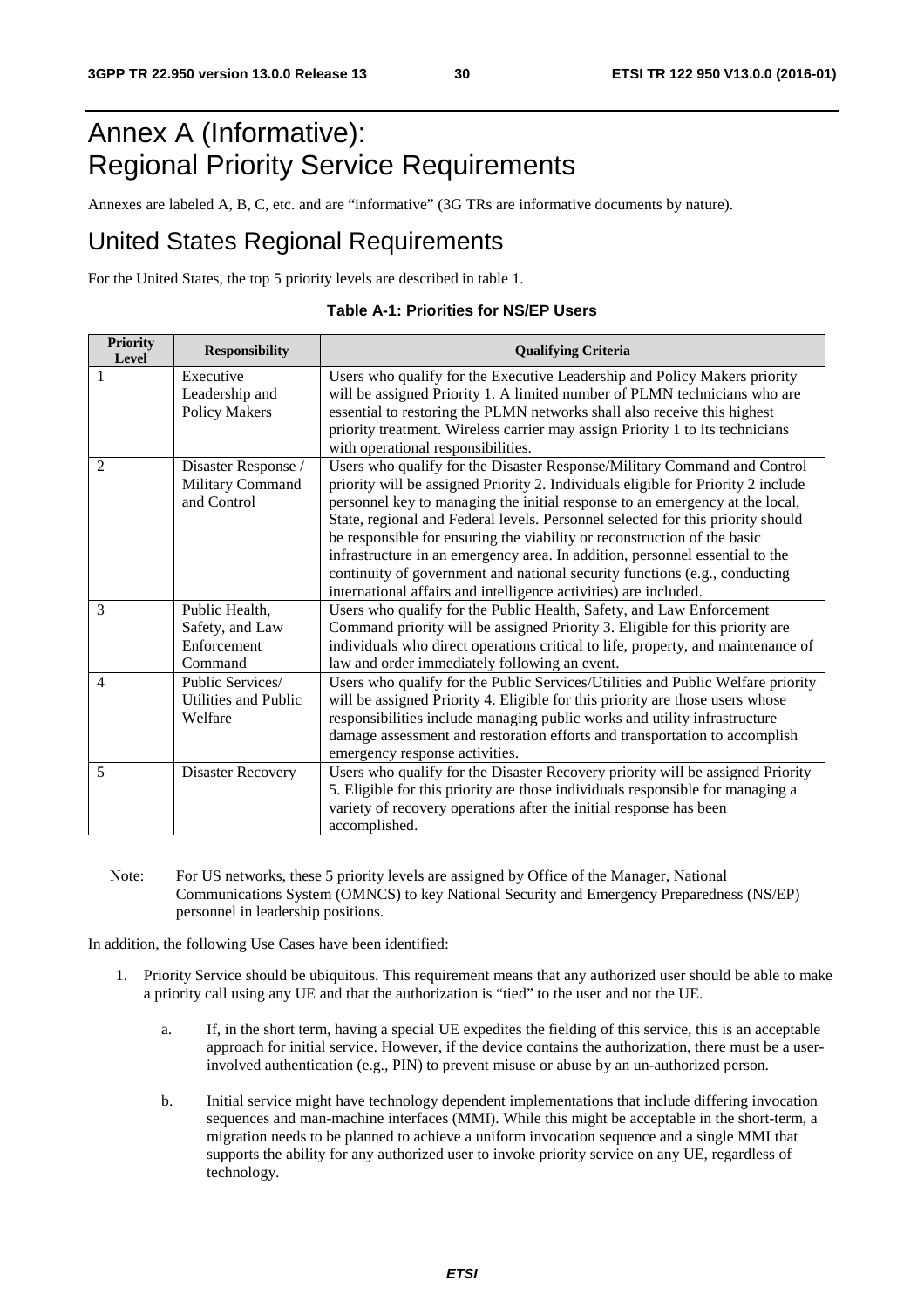- c. The priority service user should authenticate once for each session. Authentication should be user friendly and will be used for accountability purposes. Authentication might be used for billing purposes. Methods of authentication might include a PIN, a credit-card-like "swipe", or voice recognition.
- d. The concept of using a credit card-like dialing sequence (Dial a specific prefix, enter a credit card and the destination number) for service authentication and billing is acceptable.
- 2. The user should not have multiple telephone numbers, but rather the ability from one UE with which he/she is able to make priority and non-priority calls on a call-by-call basis. The user should have a user-friendly MMI and/or invocation mechanism to initiate and authenticate a priority call.
	- a. The MMI could offer the ability to place the UE into a "Priority Service" mode or profile. During this timeframe, all calls placed from that UE are provided priority treatment. The user would then have to change "profiles" from priority to normal subscription.
	- b. The MMI could also easily allow the user to invoke priority service on a call-by-call basis. Prompts might be required to get the user to enter a PIN, authentication, or destination number, if necessary.
- 3. The user needs to make a voice call in a congested area (due to either increased call volume or infrastructure damage). The user invokes priority service and authenticates.
	- a. If end-to-end resources are available, the call proceeds as normal.
	- b. As the user attempts to place the call, the network recognizes the user as a priority service subscriber that has requested priority service and allocates network resources to this special user first before servicing other non-priority subscribers. If priority service users of different priority levels attempt to place a call simultaneous, then the user with the higher priority is serviced first by the network, followed by lower priority users, then non-priority subscribers.
	- c. If network resources are not immediately available, the network places the priority service subscriber in queue for the next available resource. The queue is managed by priority level and (within each level) time of entry into the queue.
	- d. The network provides feedback to the priority service subscriber (either tones or short messages) on the status of their call (e.g., authenticating, queuing, dropped from queue, completing).
	- e. The user needs the ability to call with priority other mobile (3G and non-3G) subscribers, PSTN subscribers, and in the future, IP voice subscribers, regardless of their priority status. (Mobile to mobile, mobile to PSTN, and mobile to IP-device).
	- f. If, in the case of the US, users need the ability to interwork with GETS, a PSTN service. Since GETS has only one priority level, priority levels need to be mapped and supported so that a GETS call gets priority origination, treatment, and termination across the wireless networks (i.e., across the air interface) and WPS calls gets mapped and supported into the PSTN.
	- g. With the current architecture, dissimilar wireless networks connect via the PSTN and not directly with each other. The PSTN is therefore responsible for "translating" priority service indicator(s) for all types of wireless networks.
- 4. The user needs data services in a congested area (due to either increased call volume or infrastructure damage).
	- a. The user needs to send priority and receive priority short messages. The user should have the ability to reject or accept the message. Again, the initiator sets the priority level of the session.
	- b. The user sends/receives e-mails, voice-mails, fax etc.
	- c. The user needs to query on-line databases and make a transaction (e.g., buy blankets, cots, water, etc).
	- d. The user needs to make a secure telephone circuit-switched data call (using COTS secure handsets, e.g., Motorola Sectera GSM phones).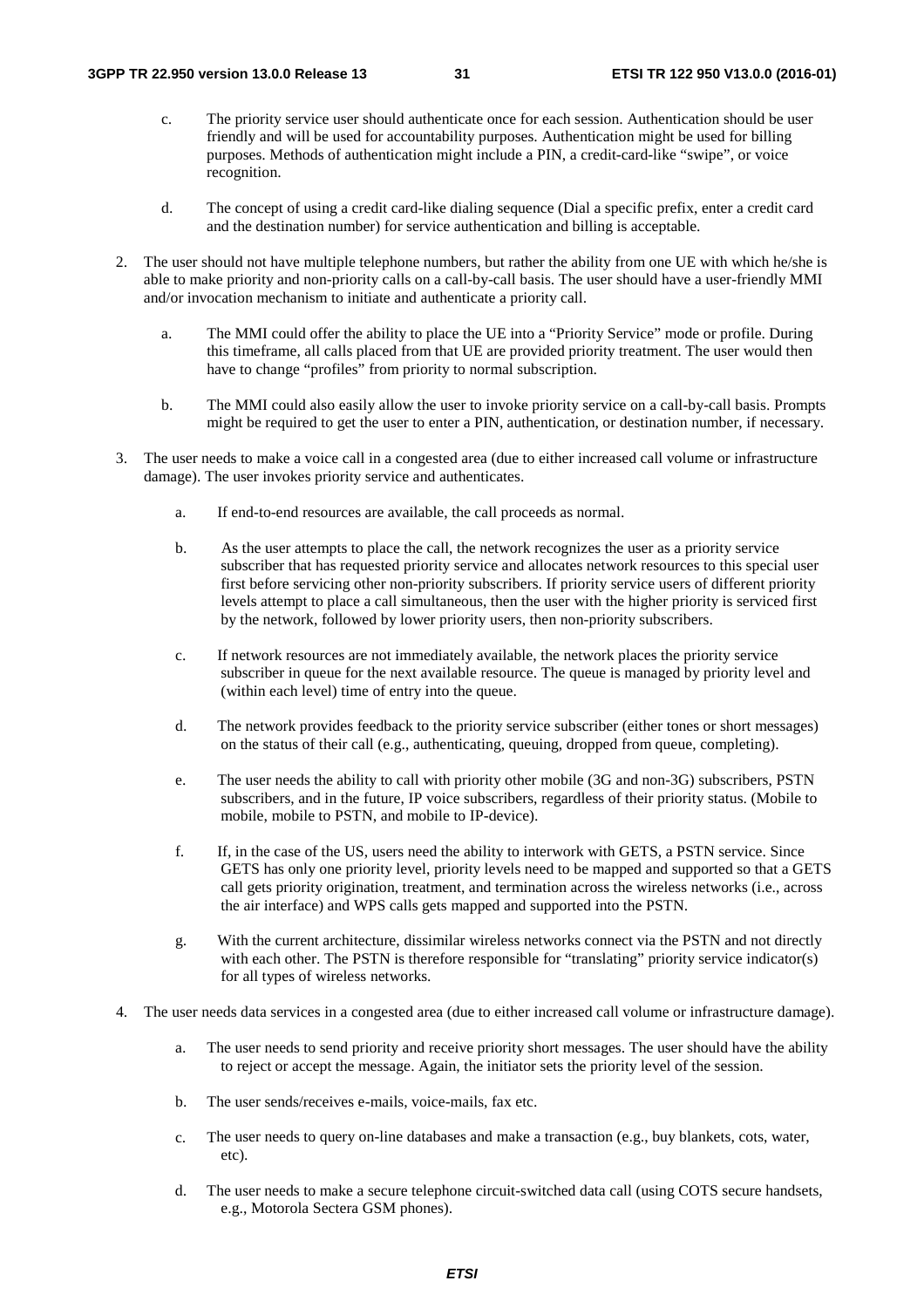- 5. Charging Data Records and Billing Issues
	- a. In the service provider's billing statement, the user should be able to see/verify each priority call attempt and result (duration if successful, and a reason for termination if unsuccessful).
- 6. A Service Code of "272" has been identified to invoke Priority Service.
- 7. Use Cases for PIN authentication are for further study.
- 8. International roamers should not have access to Priority Service.
- 9. The ability to distinguish Priority Users from eMLPP Users needs consideration.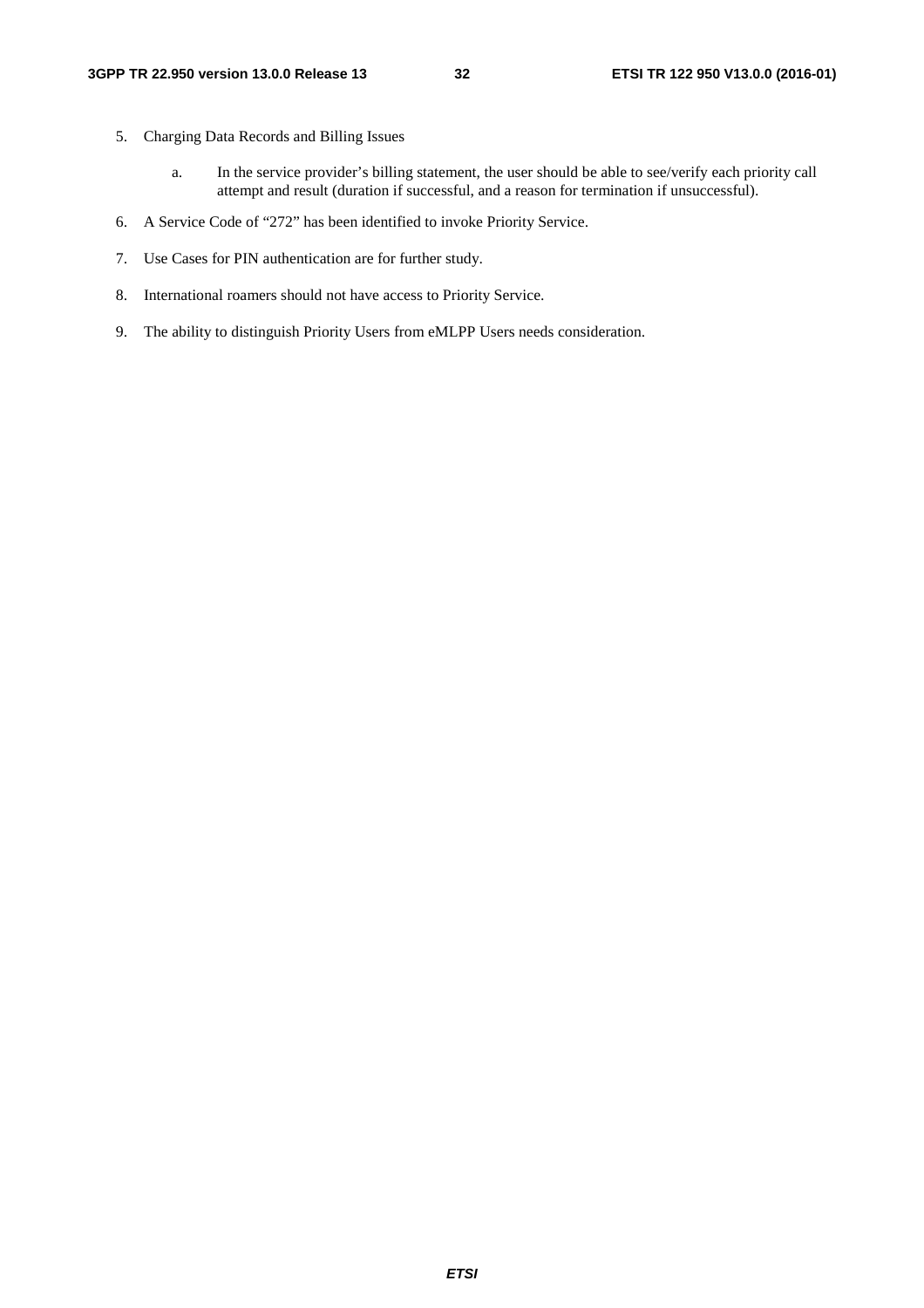## Annex B (Informative): Change history

|                             |                     |                     |                  |           |                | <b>Change history</b> |    |                                                                                                                                                |                |                    |                             |
|-----------------------------|---------------------|---------------------|------------------|-----------|----------------|-----------------------|----|------------------------------------------------------------------------------------------------------------------------------------------------|----------------|--------------------|-----------------------------|
|                             | <b>SA Doc.</b>      | <b>SA1 Doc</b>      | <b>Spec</b>      | <b>CR</b> | Rev Rel        |                       |    | <b>Cat Subject/Comment</b>                                                                                                                     | Old            | <b>New</b>         | WI                          |
| Oct 12,<br>2001             |                     |                     | 22.950           |           |                |                       |    | First draft from document S1-<br>PS-010006                                                                                                     |                | 0.0.0              | Priority<br>Services        |
| Oct 26,<br>2001             |                     |                     | 22.950           |           |                |                       |    | Draft from document S1-PS-<br>010010                                                                                                           | 0.0.0          | 0.0.1              | Priority<br>Services        |
| Novembe<br>r<br>2001        |                     | S1-011094           | 22.950           |           |                |                       |    | Draft from document S1-011094                                                                                                                  | 0.0.1          | 0.0.2              | Priority<br>Services        |
| Decembe<br>r<br>2001        |                     |                     | 22.950           |           |                |                       |    | Draft from document S1-Priority- 0.0.2<br>010016                                                                                               |                | 0.0.3              | Priority<br>Services        |
| January<br>2002             |                     | S1-020214           | 22.950           |           |                |                       |    | Draft from document S1-020214. 0.0.3<br>Update of S1-Priority-010016<br>and S1-Priority-010017                                                 |                | 0.0.4              | Priority<br>Services        |
| February<br>2002            |                     | S1-020218           | 22.950           |           |                |                       |    | Update of S1-020214,<br>incorporating S1-020215, S1-<br>020216, and S1-020217                                                                  | 0.0.4          | 0.0.5              | Priority<br><b>Services</b> |
| February<br>2002            |                     | S1-020592           | 22.950           |           |                |                       |    | <b>Update of S1-020218</b><br>incorporating S1-020354, S1-<br>020394 and other comments<br>raised during the February 2002<br>meeting 3GPP SA1 | 0.0.5          | 0.0.6              | Priority<br>Services        |
| February<br>2002<br>$SP-15$ |                     | S1-020641           | 22.950<br>22.950 |           |                |                       |    | Update of S1-020592 using<br>assigned TR number<br>Presented for information to SA                                                             | 0.0.6<br>1.0.0 | 1.0.0<br>1.0.0     | Priority<br>Services        |
|                             |                     |                     |                  |           |                |                       |    |                                                                                                                                                |                |                    | Priority<br>Services        |
| <b>May 2002</b>             |                     | S1-020896           | 22.950           |           |                |                       |    | Editorial update of S1-020641<br>based on S1-020593 meeting<br>results                                                                         | 1.0.0          | 1.0.1              | Priority<br>Services        |
| <b>May 2002</b>             |                     | S1-021090           | 22.950           |           |                |                       |    | Editorial update of S1-020896<br>based on S1-021089 meeting<br>results                                                                         | 1.0.1          | $\overline{1.1.0}$ | Priority<br>Services        |
| SP-16                       | SP-020229 S1-021090 |                     | 22.950           |           |                |                       |    | Presented to SA for approval                                                                                                                   | 2.0.0          | 6.0.0              | Priority<br>Services        |
| <b>SP-18</b>                | SP-020667 S1-022099 |                     | 22.950           | 001       |                | Rel-6                 | D  | CR to 22.950 on RAN-T<br>changes                                                                                                               | 6.0.0          | 6.1.0              | PRIOR-FS                    |
| $SP-18$                     | SP-020667 S1-022282 |                     | 22.950           | 002       |                | $\overline{Rel}$ -6   | В  | CR to 22.950 on Priority Trunk<br>Queuing High Level<br>Requirement                                                                            | 6.0.0          | 6.1.0              | <b>PRIOR-FS</b>             |
| SP-18                       | SP-020667 S1-022283 |                     | 22.950           | 003       |                | $\overline{Rel}$ -6   | F  | Changes to Emergency Calls<br>Interactions                                                                                                     | 6.0.0          | 6.1.0              | Prior-FS                    |
| <b>SP-18</b>                | SP-020667 S1-022284 |                     | 22.950           | 004       |                | Rel-6                 | B  | <b>Coexistence of Priority Service</b><br>and eMLPP in the same network                                                                        | 6.0.0          | 6.1.0              | PRIOR-FS                    |
| $SP-18$                     | SP-020667 S1-022285 |                     | 22.950           | 005       |                | $\overline{Rel}$ -6   | D  | Priority Call Origination and<br><b>Termination High Level</b><br>Requirements Clarification                                                   | 6.0.0          | 6.1.0              | <b>PRIOR-FS</b>             |
| SP-19                       | SP-030033 S1-030185 |                     | 22.950           | 006       |                | Rel-6                 | ◡  | CR to TS 22.950 addressing<br>progression of priority level<br>when interworking with external<br>networks                                     | $6.1.0$ 6.2.0  |                    | <b>PRIOR-FS</b>             |
| $SP-24$                     | SP-040296 S1-040521 |                     | 22.950           | 007       |                | Rel-6                 | F  | Deletion of Annex C<br>(Informative) from draft ITU-T<br>Recommendation F.706                                                                  | 6.2.0          | 6.3.0              | <b>PRIOR</b>                |
| $SP-24$                     |                     | SP-040296 S1-040520 | 22.950           | 008       |                | $Rel-6$               | F  | Deletion of Annex B<br>(Informative) from ITU-T<br>Recommendation E.106                                                                        | 6.2.0          | 6.3.0              | <b>PRIOR</b>                |
| $SP-26$                     | SP-040732 S1-040979 |                     | 22.950           | 009       | $\blacksquare$ | Rel-6                 | F  | Priority Service optional support<br>for Emergency Service                                                                                     | 6.3.0          | 6.4.0              | <b>PRIOR</b>                |
| $SP-36$                     |                     |                     | 22.950           |           |                | $ReI-7$               |    | Updated from Rel-6 to Rel-7                                                                                                                    | 6.4.0          | 7.0.0              |                             |
| $SP-42$                     |                     |                     | 22.950           |           |                | Rel-8                 |    | Updated from Rel-7 to Rel-8                                                                                                                    | 7.0.0          | 8.0.0              |                             |
| $SP-46$                     |                     |                     |                  |           |                |                       |    | Updated to Rel-9 by MCC                                                                                                                        | 8.0.0          | 9.0.0              |                             |
| 2011-03                     |                     |                     |                  |           |                |                       |    | Update to Rel-10 version (MCC)                                                                                                                 | 9.0.0          | 10.0.0             |                             |
| 2012-09                     |                     | L.                  |                  |           | $\overline{a}$ | $\blacksquare$        | ÷. | Updated to Rel-11 by MCC                                                                                                                       | 10.0.0         | 11.0.0             |                             |
| 2014-10                     |                     |                     |                  |           |                |                       |    | Updated to Rel-12 by MCC                                                                                                                       | 11.0.0         | 12.0.0             |                             |
| 2015-12                     |                     |                     |                  |           |                |                       |    | Updated to Rel-13 by MCC                                                                                                                       | 12.0.0         | 13.0.0             |                             |